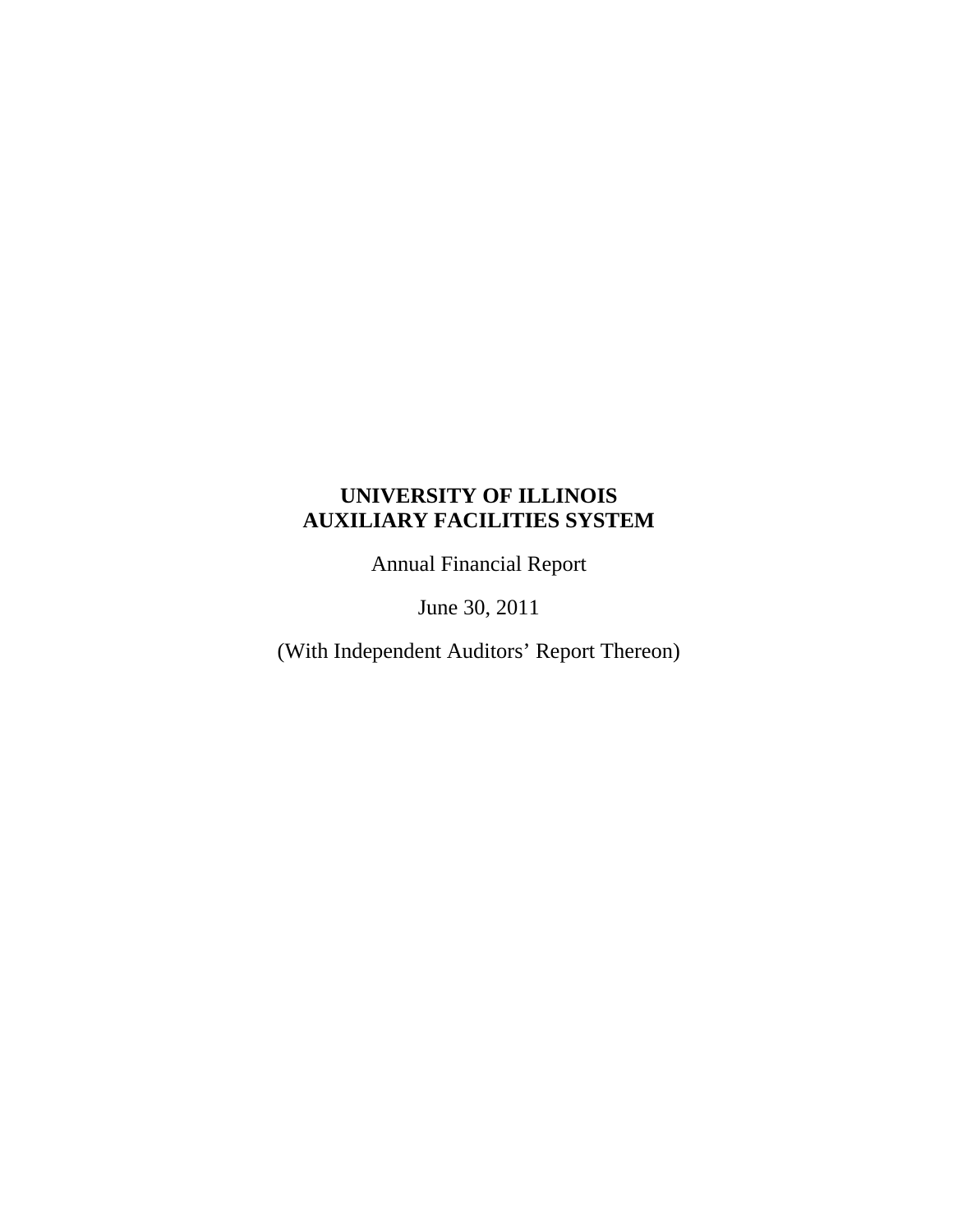# THE BOARD OF TRUSTEES

# **EX OFFICIO MEMBER**

The Governor of Illinois

| $ -$<br>חחוות י |  |
|-----------------|--|
|-----------------|--|

# **MEMBERS**

## **STUDENT TRUSTEES**

| Daniel         | лан |
|----------------|-----|
| $R$ oshin      |     |
| <b>Charles</b> |     |

#### **BOARD OFFICERS**

| Christopher G. Kennedy. | ∶hair                                                    |
|-------------------------|----------------------------------------------------------|
| Lester H. McKeever. Jr. | Treasurer                                                |
| Walter K. Knorr         | . Vice President/Chief Financial Officer and Comptroller |
| Thomas R. Bearrows      | University Counsel                                       |
| Michele M. Thompson     | Secretary                                                |

# **ADMINISTRATIVE OFFICERS**

# University Administration

| M |  |
|---|--|
| W |  |

# Urbana-Champaign Campus

| Robert A. Easter    | Vice President and Chancellor (Interim)                                                           |
|---------------------|---------------------------------------------------------------------------------------------------|
| C. Renee Romano     | Vice Chancellor of Student Affairs                                                                |
|                     | Assoc Vice Chancellor for Student Affairs. Interim Assoc. Chancellor. Dir. for Auxiliary Services |
| Maxine E. Sandretto | Assistant Vice President for Business and Finance                                                 |
|                     |                                                                                                   |

# Chicago Campus

| Paula Allen-Meares     | Vice President and Chancellor                               |
|------------------------|-------------------------------------------------------------|
| Mark Donovan.          | Vice Chancellor for Administrative Services                 |
| Barbara Henley.        | Vice Chancellor for Student Affairs                         |
| Michael M. Landek      | Associate Vice Chancellor for Student Affairs               |
| Heather J. Haberaecker | Executive Assistant Vice President for Business and Finance |

# Springfield Campus

| Harry   |        |
|---------|--------|
| Timothy |        |
| Mich.   | . )1 r |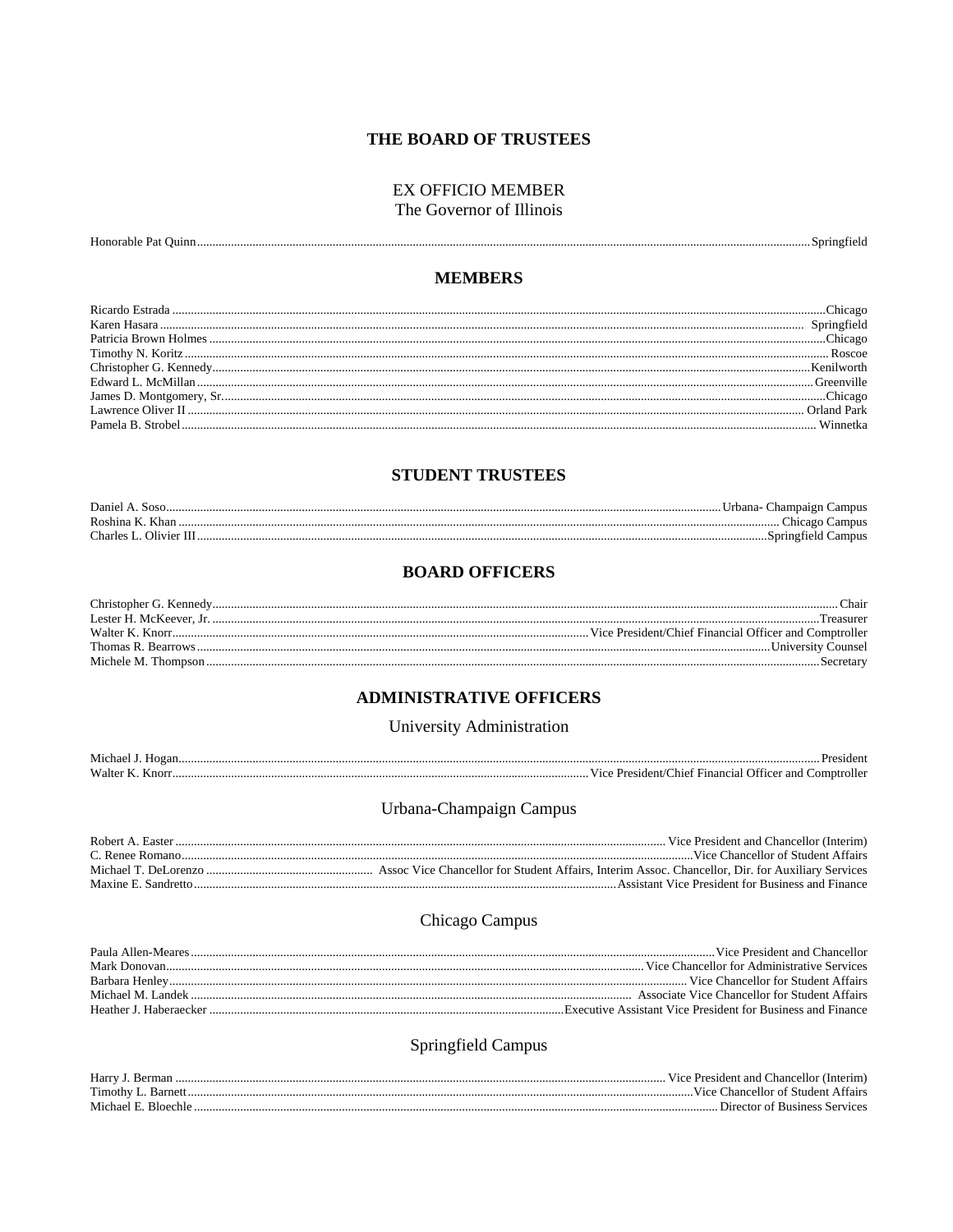Annual Financial Report

June 30, 2011

# **Table of Contents**

|                                                           | Page           |
|-----------------------------------------------------------|----------------|
| Letter of Transmittal                                     |                |
| <b>Independent Auditors' Report</b>                       | 2              |
| <b>Financial Statements:</b>                              |                |
| <b>Balance Sheet</b>                                      | $\overline{4}$ |
| Statement of Revenues, Expenses and Changes in Net Assets | 5              |
| <b>Statement of Cash Flows</b>                            | 6              |
| <b>Notes to Financial Statements</b>                      | 8              |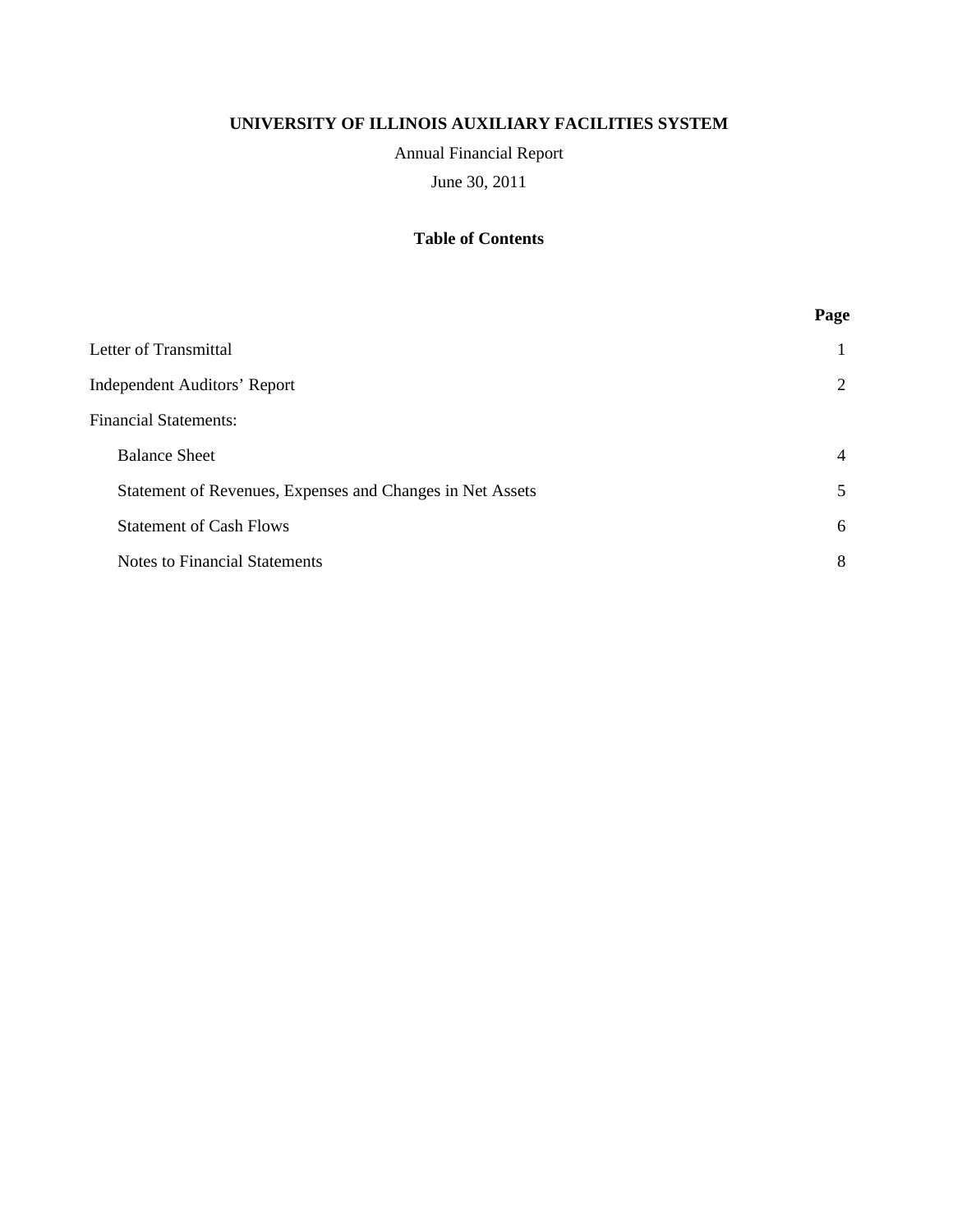# UNIVERSITY OF ILLINOIS

Urbana-Champaign · Chicago · Springfield

Office of Vice President/Chief Financial Officer, Comptroller 349 Henry Administration Building 506 South Wright Street Urbana, IL 61801

December 16, 2011

Holders of University of Illinois Auxiliary Facilities System Revenue Bonds and The Board of Trustees of the University of Illinois:

I am pleased to transmit the Annual Financial Report of the University of Illinois Auxiliary Facilities System for the fiscal year ended June 30, 2011. This report supplements the financial statements of the University of Illinois presented in the Annual Financial Report.

The 2011 financial statements and accompanying notes appearing on pages 4 through 22 have been audited by KPMG LLP, Independent Certified Public Accountants, as special assistants to the Auditor General of the State of Illinois, whose report on the financial statements appears on pages 2 and 3.

KPMG LLP will also prepare a report for the year ended June 30, 2011, containing special data requested by the Auditor General and another report covering their audit of the compliance of the University with applicable state and federal laws and regulations for the year ended June 30, 2011. These reports, which include some data related to the Auxiliary Facilities System, are not contained herein and are primarily for the use of the Auditor General and state and federal agencies.

Very truly yours,

Water K. Kur

Walter K. Knorr, Vice President/Chief Financial Officer, Comptroller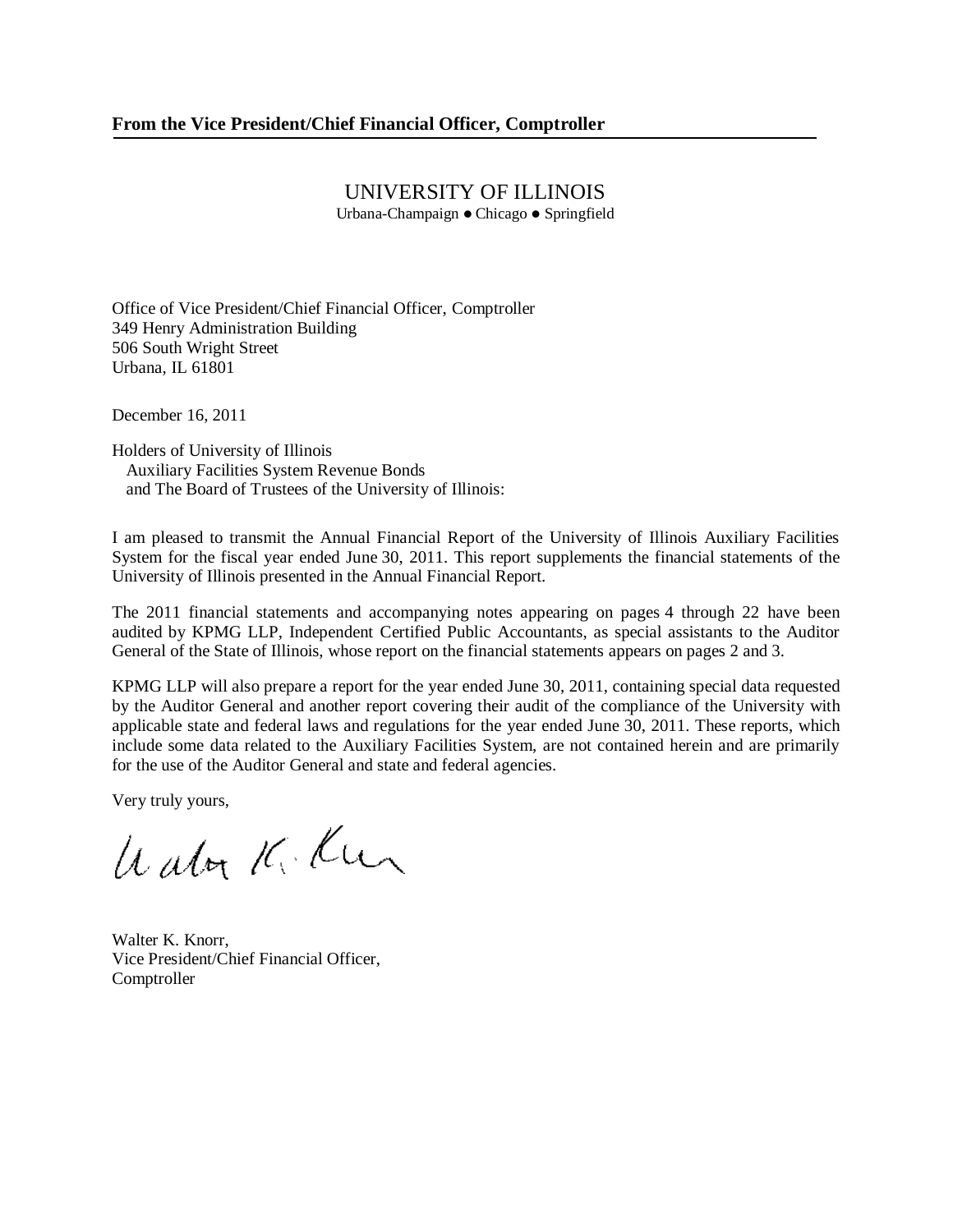

**KPMG LLP**  303 East Wacker Drive Chicago, IL 60601-5212

# **Independent Auditors' Report**

The Honorable William G. Holland Auditor General of the State of Illinois and The Board of Trustees University of Illinois:

As Special Assistant Auditors for the Auditor General, we have audited the accompanying balance sheet of the University of Illinois Auxiliary Facilities System (System), a segment of the University of Illinois, as of June 30, 2011, and the related statements of revenues, expenses, and changes in net assets and cash flows for the year then ended. These financial statements are the responsibility of the System's management. Our responsibility is to express an opinion on the financial statements based on our audit. The 2010 comparative information has been derived from the System's 2010 financial statements, and in our report dated December 20, 2010, we expressed an unqualified opinion on those financial statements.

We conducted our audit in accordance with auditing standards generally accepted in the United States of America and the standards applicable to financial audits contained in *Government Auditing Standards*, issued by the Comptroller General of the United States. Those standards require that we plan and perform the audit to obtain reasonable assurance about whether the financial statements are free of material misstatement. An audit includes consideration of internal control over financial reporting as a basis for designing audit procedures that are appropriate in the circumstances, but not for the purpose of expressing an opinion on the effectiveness of the System's internal control over financial reporting. Accordingly, we express no such opinion. An audit also includes examining, on a test basis, evidence supporting the amounts and disclosures in the financial statements, assessing the accounting principles used and significant estimates made by management, as well as evaluating the overall financial statement presentation. We believe that our audit provides a reasonable basis for our opinion.

As discussed in note 1 to the financial statements, the financial statements of the System are intended to present the financial position, the changes in its financial position, and cash flows of only that portion of the business-type activities of the University of Illinois that are attributable to the transactions of the System relating to complying with the requirements of the indentures for the System's Revenue Bonds. The financial statements do not purport to, and do not, present fairly the financial position of the University of Illinois as of June 30, 2011 or the changes in its financial position or its cash flows for the year then ended in conformity with U.S. generally accepted accounting principles.

In our opinion, the financial statements referred to above present fairly, in all material respects, the financial position of the University of Illinois Auxiliary Facilities System as of June 30, 2011, and the changes in its financial position and its cash flows for the year then ended, in conformity with U.S. generally accepted accounting principles.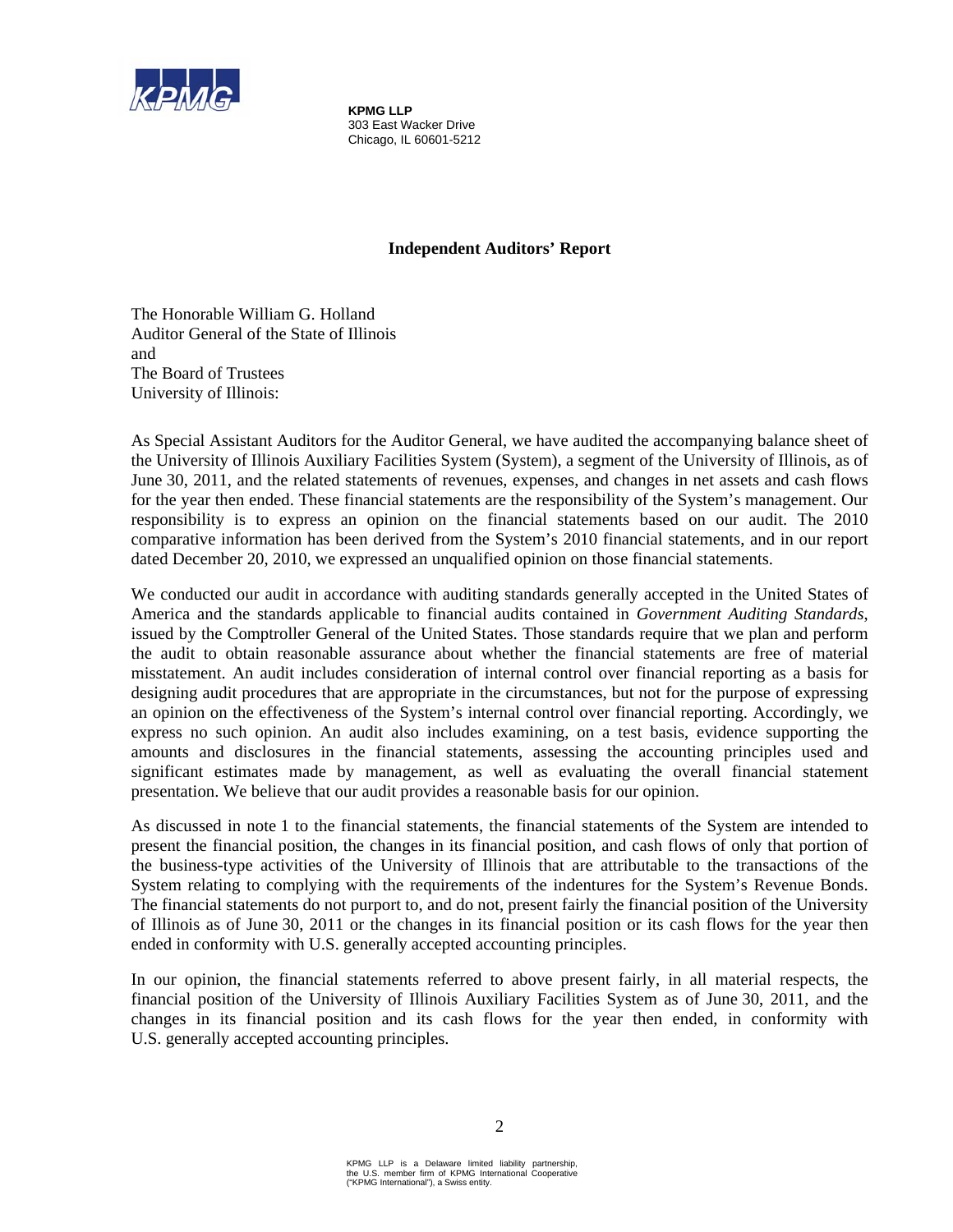

The System has not presented Management's Discussion and Analysis as required supplementary information that U.S. generally accepted accounting principles has determined is necessary to supplement, although not required to be part of, the basic financial statements.

In accordance with *Government Auditing Standards*, we have also issued our report dated December 16, 2011 on our consideration of the System's internal control over financial reporting and on our tests of its compliance with certain provisions of laws, regulations, contracts, and grant agreements and other matters. The purpose of that report is to describe the scope of our testing of internal control over financial reporting and compliance and the results of that testing, and not to provide an opinion on the internal control over financial reporting or on compliance. That report is an integral part of an audit performed in accordance with *Government Auditing Standards* and should be considered in assessing the results of our audit.



Chicago, Illinois December 16, 2011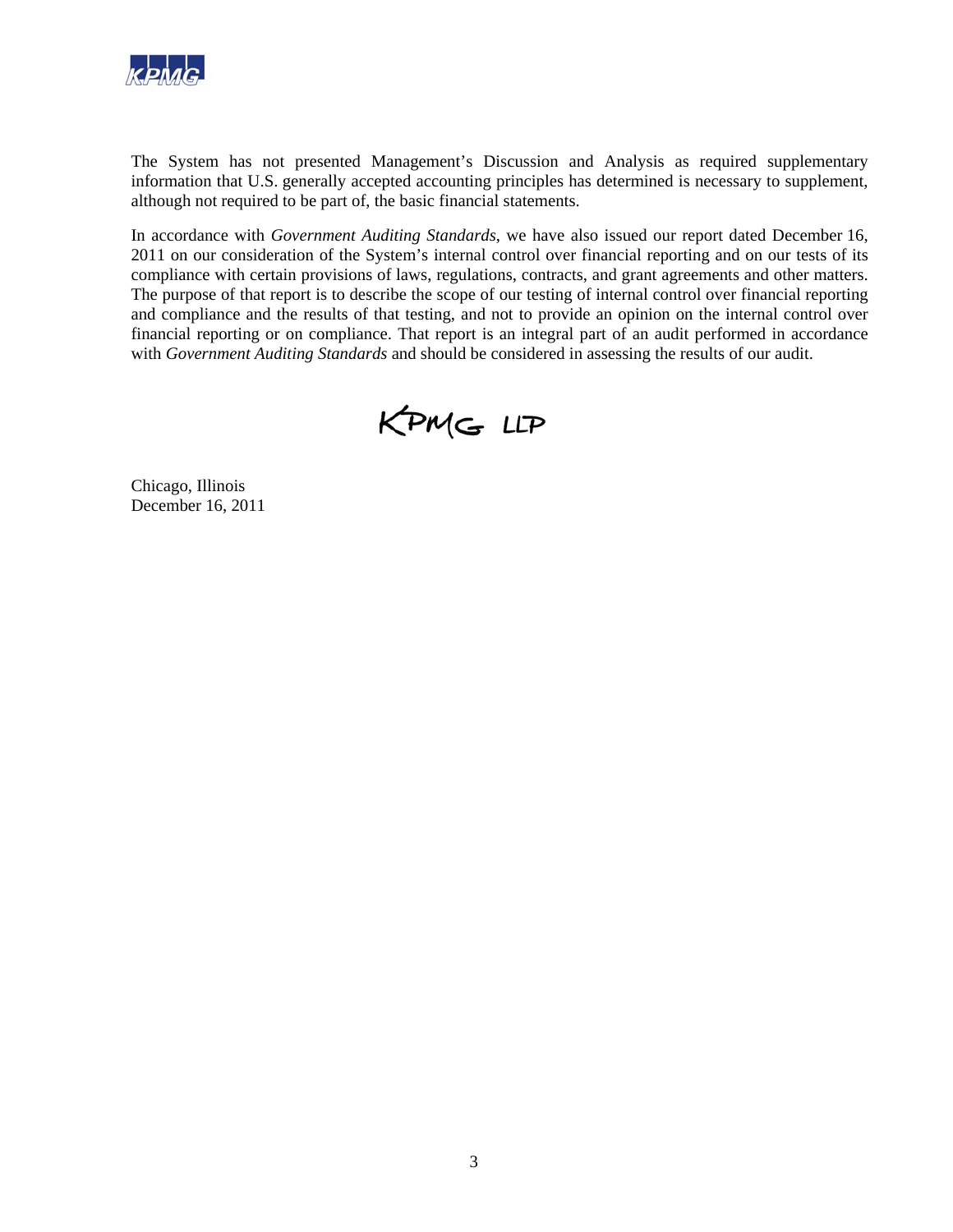Balance Sheet

#### June 30, 2011

(with comparative totals for June 30, 2010)

| Assets                                                                         | 2011                | 2010          |
|--------------------------------------------------------------------------------|---------------------|---------------|
| Current assets:                                                                |                     |               |
| Claim on cash and on pooled investments                                        | \$<br>105,368,564   | 104,888,862   |
| Cash and cash equivalents                                                      | 24,928,655          | 5,223,601     |
| Cash and cash equivalents, restricted                                          | 1,156,526           | 24,581,240    |
| Investments, restricted                                                        | 34, 151, 411        | 3,002,689     |
| Accrued investment income                                                      | 407,602             | 232,065       |
| Accounts receivable, net of allowance for uncollectible of \$3,023,267 in 2011 | 7,687,386           | 7,962,468     |
| Inventories                                                                    | 9,314,373           | 10,790,881    |
| Prepaid expenses and deferred charges                                          | 628,524             | 808,289       |
| Total current assets                                                           | 183,643,041         | 157,490,095   |
| Noncurrent assets:                                                             |                     |               |
| Investments, restricted                                                        | 28,615,256          | 14,364,266    |
| Capital assets:                                                                |                     |               |
| Land                                                                           | 19,238,069          | 19,238,069    |
| Buildings, net of accumulated depreciation                                     | 870,233,285         | 888,067,909   |
| Improvements, net of accumulated depreciation                                  | 21,442,755          | 19,658,310    |
| Equipment, net of accumulated depreciation                                     | 4,713,417           | 5,425,692     |
| Construction in progress                                                       | 32,264,209          | 13,631,653    |
| Subtotal for capital assets                                                    | 947,891,735         | 946,021,633   |
| Prepaid expenses and deferred charges                                          | 6,029,627           | 5,527,724     |
| Total noncurrent assets                                                        | 982,536,618         | 965,913,623   |
| <b>Total assets</b>                                                            | \$<br>1,166,179,659 | 1,123,403,718 |
| <b>Liabilities</b>                                                             |                     |               |
| Current liabilities:                                                           |                     |               |
| Accounts payable                                                               | \$<br>15,875,577    | 18, 345, 130  |
| Accrued liabilities                                                            | 3,582,773           | 3,714,420     |
| Accrued compensated absences                                                   | 662,396             | 602,244       |
| Accrued interest                                                               | 10,275,100          | 9,762,568     |
| Deferred revenue                                                               | 6,870,123           | 6,812,154     |
| Notes payable to the University                                                | 1,980,084           | 3,431,500     |
| Bonds and leaseholds payable                                                   | 32,106,979          | 50,481,627    |
| Total current liabilities                                                      | 71,353,032          | 93,149,643    |
| Noncurrent liabilities:                                                        |                     |               |
| Accrued compensated absences                                                   | 5,253,732           | 5,874,508     |
| Notes payable to the University                                                | 7,331,553           | 11,765,704    |
| Bonds and leaseholds payable                                                   | 945,650,813         | 889,705,045   |
| Total noncurrent liabilities                                                   | 958,236,098         | 907, 345, 257 |
| <b>Total liabilities</b>                                                       | 1,029,589,130       | 1,000,494,900 |
| <b>Net Assets</b>                                                              |                     |               |
| Invested in capital assets, net of related debt                                | 4,263,689           | 9,907,091     |
| Restricted:                                                                    |                     |               |
| Expendable for debt service                                                    | 20,449,785          | 19,646,684    |
| Unrestricted                                                                   | 111,877,055         | 93,355,043    |
| Total net assets                                                               | 136,590,529         | 122,908,818   |
| Total liabilities and net assets                                               | \$1,166,179,659     | 1,123,403,718 |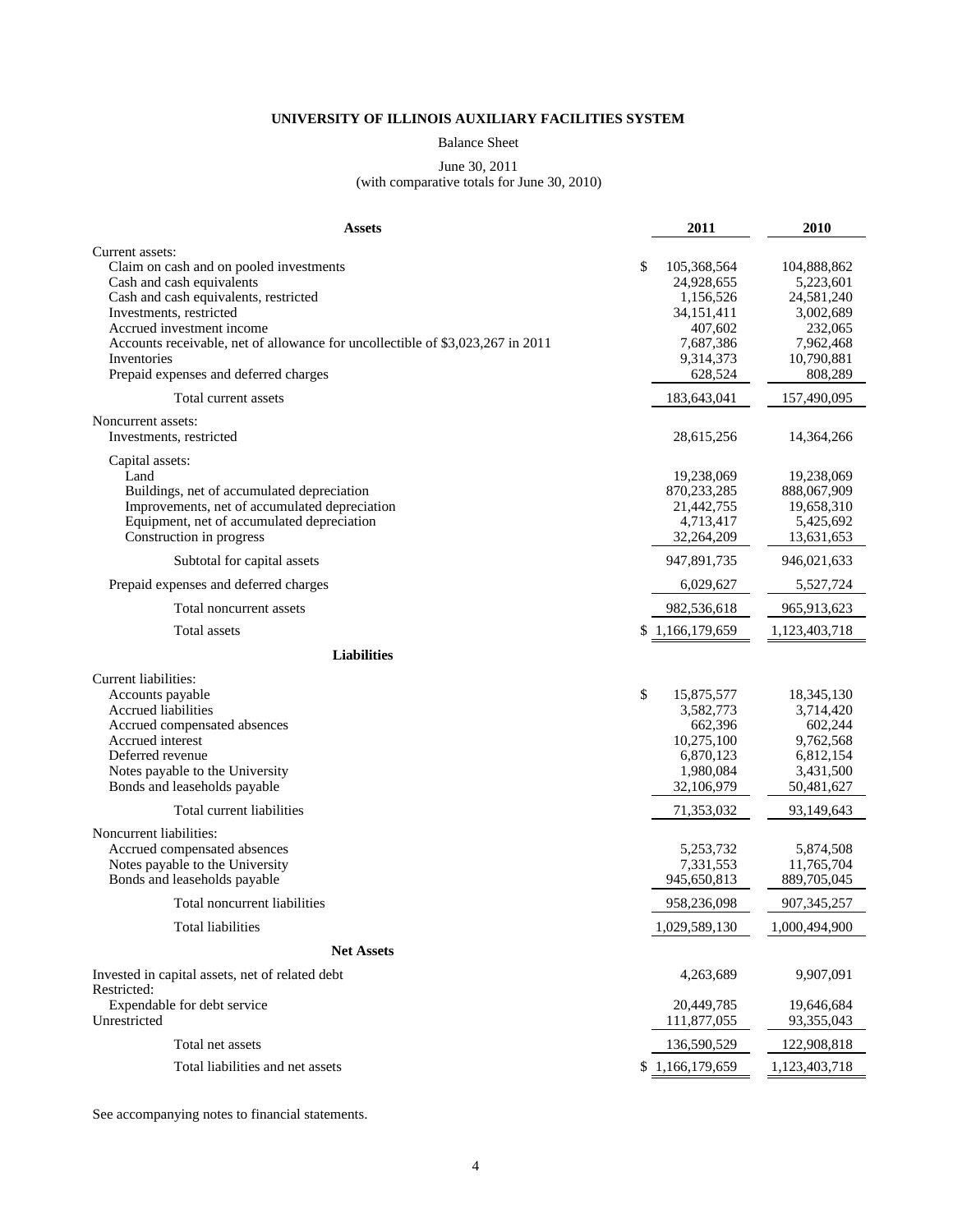Statement of Revenues, Expenses and Changes in Net Assets

#### Year ended June 30, 2011 (with comparative totals for year ended June 30, 2010)

|                                                     | 2011              | 2010           |
|-----------------------------------------------------|-------------------|----------------|
| Operating revenues:                                 |                   |                |
| Room and board, net of waivers of \$859,865 in 2011 | \$<br>125,497,448 | 121,897,163    |
| Merchandise and food sales                          | 31,823,331        | 31,850,997     |
| Student service fees                                | 89,015,513        | 88,193,121     |
| Public events and recreation fees                   | 7,814,351         | 8,256,358      |
| Parking income                                      | 22,360,696        | 22,352,952     |
| Rental and lease income                             | 21,327,286        | 20,515,928     |
| Vending income                                      | 1,342,045         | 1,342,674      |
| Other operating revenue                             | 11,993,993        | 11,880,089     |
| Total operating revenues                            | 311,174,663       | 306,289,282    |
| Operating expenses:                                 |                   |                |
| Salaries and wages                                  | 82,032,536        | 82,470,032     |
| Merchandise and food for resale                     | 30,829,423        | 31,508,083     |
| Repair and maintenance                              | 3,331,307         | 3,521,268      |
| Professional and other contractual services         | 37,935,429        | 33,430,926     |
| <b>Utilities</b>                                    | 28,584,476        | 26, 355, 186   |
| Supplies                                            | 10,503,425        | 12,496,674     |
| Noncapitalized equipment and equipment rentals      | 1,884,290         | 1,788,554      |
| Administrative services                             | 14,747,704        | 14,377,333     |
| Other operating expense                             | 9,425,646         | 10,502,254     |
| Depreciation                                        | 29,860,796        | 28,673,198     |
| On behalf payments for fringe benefits              | 28,331,030        | 26,900,395     |
| Total operating expenses                            | 277,466,062       | 272,023,903    |
| Operating income                                    | 33,708,601        | 34,265,379     |
| Nonoperating revenues (expenses):                   |                   |                |
| On behalf payments for fringe benefits              | 28,331,030        | 26,900,395     |
| Investment income (net of related expenses)         | 2,425,812         | 3,507,810      |
| Interest on capital asset-related debt              | (49,672,498)      | (46, 277, 554) |
| Amortization of issuance costs                      | (299, 557)        | (275, 283)     |
| Loss on disposal of capital assets                  | (630, 786)        | (164, 055)     |
| Other nonoperating expenses, net                    | (180, 891)        | (204, 886)     |
| Net nonoperating expenses                           | (20, 026, 890)    | (16,513,573)   |
| Increase in net assets                              | 13,681,711        | 17,751,806     |
| Net assets, beginning of year                       | 122,908,818       | 105,157,012    |
| Net assets, end of year                             | \$<br>136,590,529 | 122,908,818    |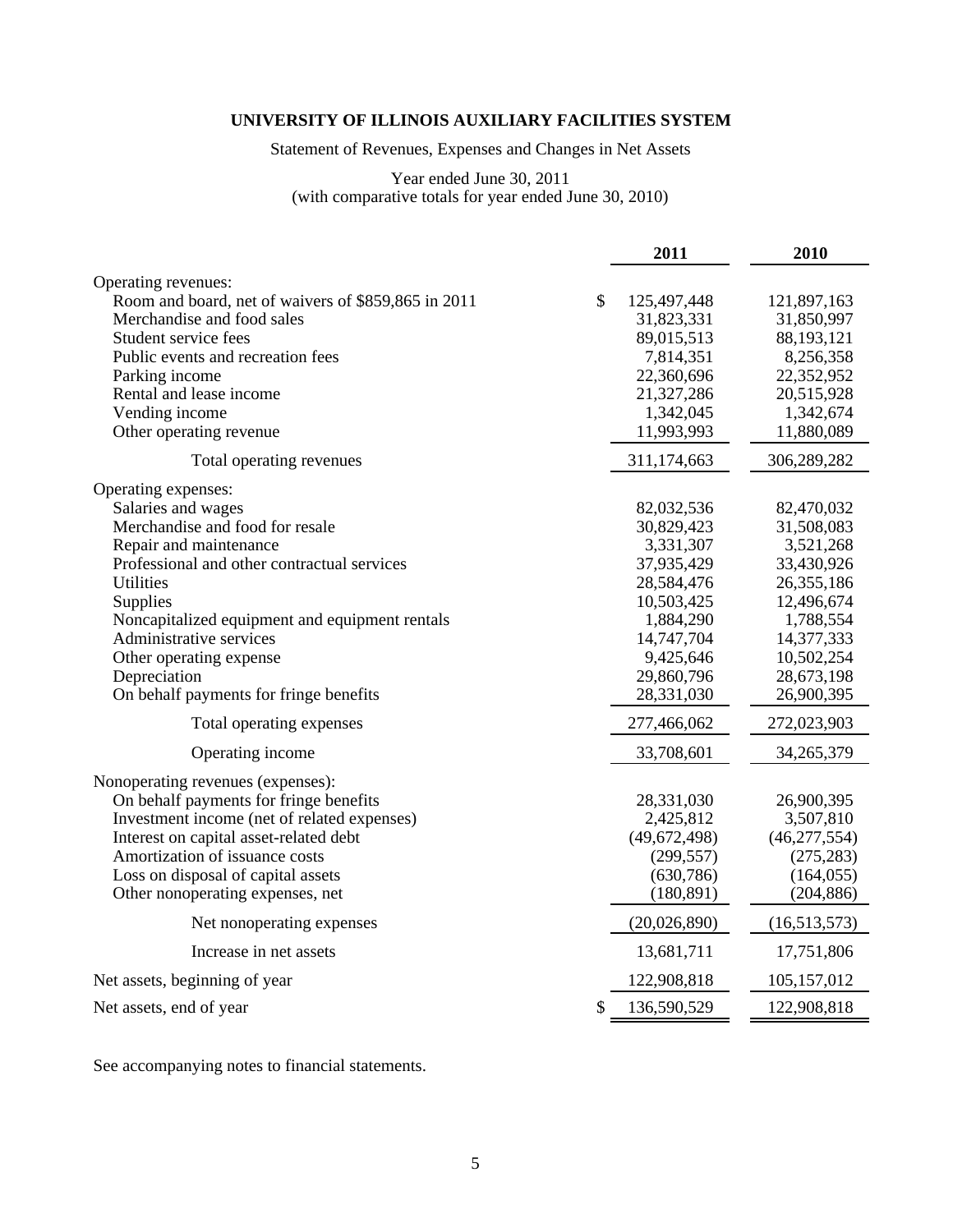#### Statement of Cash Flows

## Year ended June 30, 2011 (with comparative totals for year ended June 30, 2010)

|                                                           | 2011              | 2010            |
|-----------------------------------------------------------|-------------------|-----------------|
| Cash flows from operating activities:                     |                   |                 |
| Room and board                                            | \$<br>125,727,488 | 121,927,267     |
| Merchandise and food sales                                | 31,853,862        | 31,839,458      |
| Student service fees                                      | 89,083,932        | 88,150,734      |
| Public events and recreation fees                         | 7,820,200         | 8,252,098       |
| Parking income                                            | 22,328,878        | 22,354,027      |
| Rental and lease income                                   | 21,347,185        | 20,508,792      |
| Vending income                                            | 1,343,444         | 1,342,301       |
| Other sources                                             | 12,002,725        | 11,877,184      |
| Payments to employees and benefits                        | (82, 724, 807)    | (81,906,567)    |
| Payments to suppliers                                     | (136, 916, 763)   | (132, 883, 124) |
| Net cash provided by operating activities                 | 91,866,144        | 91,462,170      |
| Cash flows from noncapital financing activities:          |                   |                 |
| Other disbursements                                       | (202, 363)        | (271, 831)      |
| Net cash used in noncapital financing activities          | (202, 363)        | (271, 831)      |
| Cash flows from capital and related financing activities: |                   |                 |
| Proceeds from issuance of bonds                           | 59,333,965        |                 |
| Purchase of capital assets                                | (32, 107, 979)    | (38, 748, 163)  |
| Principal paid on bonds and capital leases                | (30,992,332)      | (30, 552, 277)  |
| Repayment of notes payable to the University              | (5,881,605)       | (5,012,301)     |
| Interest paid on bonds and notes payable                  | (41,515,076)      | (40, 838, 899)  |
| Payments of bond issuance costs                           | (591, 276)        |                 |
| Net cash used in capital and related financing activities | (51, 754, 303)    | (115, 151, 640) |
| Cash flows from investing activities:                     |                   |                 |
| Interest on investments                                   | 4,088,204         | 3,613,607       |
| Proceeds from sales and maturities of investments         | 62,274,577        | 21,416,248      |
| Purchase of investments                                   | (109, 512, 217)   | (14, 914, 309)  |
| Net cash (used in) provided by investing activities       | (43, 149, 436)    | 10,115,546      |
| Net decrease in cash and cash equivalents                 | (3,239,958)       | (13,845,755)    |
| Cash and cash equivalents, beginning of year              | 134,693,703       | 148,539,458     |
| Cash and cash equivalents, end of year                    | \$<br>131,453,745 | 134,693,703     |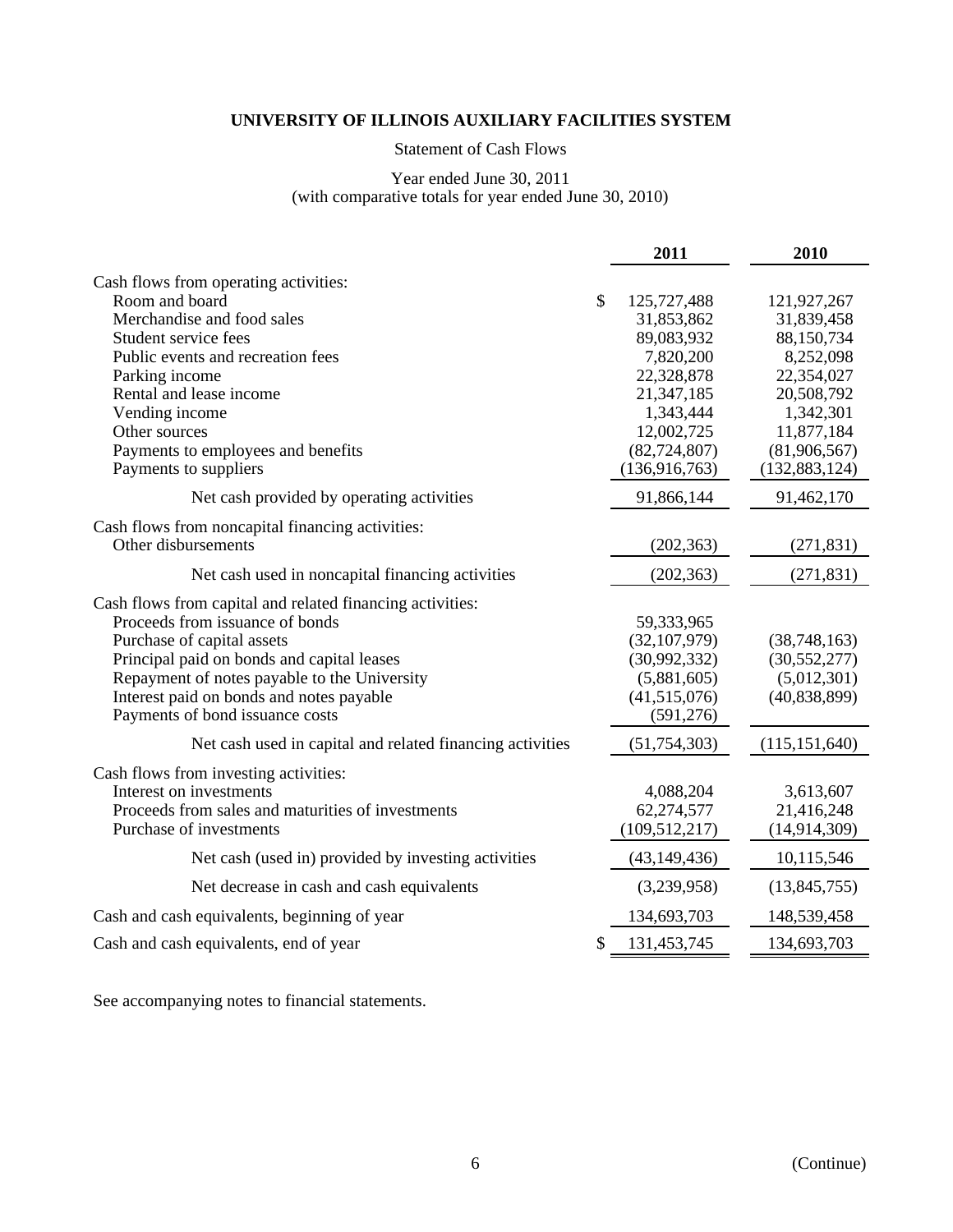Statement of Cash Flows

# Year ended June 30, 2011 (with comparative totals for year ended June 30, 2010)

|                                                                                            |    | 2011          | 2010         |
|--------------------------------------------------------------------------------------------|----|---------------|--------------|
| Reconciliation of operating income to net cash provided by<br>operating activities:        |    |               |              |
| Operating income                                                                           | \$ | 33,708,601    | 34,265,379   |
| Adjustments to reconcile operating income to net cash provided by<br>operating activities: |    |               |              |
| Depreciation                                                                               |    | 29,860,796    | 28,673,198   |
| On-behalf payment of fringe benefits                                                       |    | 28,331,030    | 26,900,395   |
| Changes in assets and liabilities:                                                         |    |               |              |
| Accounts receivable (net)                                                                  |    | 275,082       | 324,957      |
| Inventories                                                                                |    | 1,476,508     | (2,883,500)  |
| Prepaid expenses and deferred charges                                                      |    | (30, 419)     | (6,355)      |
| Accounts payable                                                                           |    | (1, 121, 152) | 3,987,010    |
| <b>Accrued liabilities</b>                                                                 |    | (692, 271)    | 563,465      |
| Deferred revenue                                                                           |    | 57,969        | (362, 379)   |
| Net cash provided by operating activities                                                  | S  | 91,866,144    | 91,462,170   |
| Noncash investing, capital and financing activities:                                       |    |               |              |
| On-behalf payments for fringe benefits                                                     | \$ | 28,331,030    | 26,900,395   |
| Change in fair value of investments                                                        |    | (1,837,928)   | (5,257,592)  |
| Capital assets acquisition via notes payable to the University                             |    |               | 4,777,547    |
| Adjustments to notes payable to the University                                             |    | (1, 427)      | (92, 280)    |
| Decrease of capital assets obligations in accounts payable                                 |    | (1,348,401)   | (13,836,121) |
| Capital appreciation on bonds payable                                                      |    | 9,955,300     | 10,390,180   |
| Net interest capitalized                                                                   |    | 1,602,106     | 4,123,765    |
| Other capital asset adjustments                                                            |    |               | 35,788       |
| Capital lease adjustments                                                                  |    | 17,509        |              |
| Loss on disposal of capital assets                                                         |    | (630, 786)    | (164, 055)   |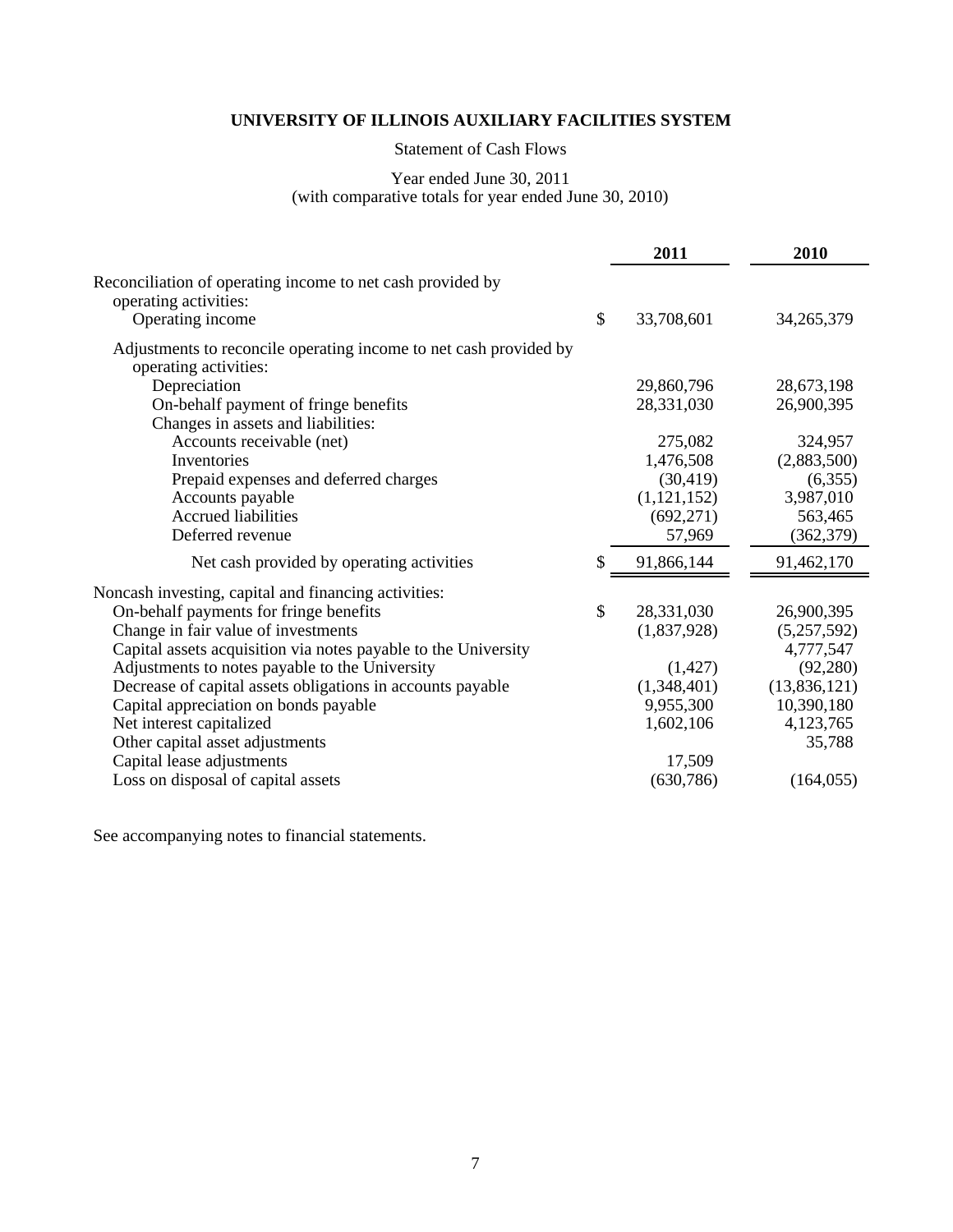Notes to Financial Statements

June 30, 2011

#### **(1) Summary of Significant Accounting Policies**

#### *Organizational Background and Basis of Presentation*

The University of Illinois (University) Auxiliary Facilities System (System) was created in June 1978 pursuant to the provisions of the Act which authorized the University's Board of Trustees (Board) to combine and consolidate into a single system. These financial statements have been prepared to satisfy the requirements of the System's Revenue Bonds master indenture. The financial balances and activities of the System, included in these financial statements, are included in the University's financial statements. The financial statements of the System are prepared in accordance with U.S. generally accepted accounting principles as prescribed by the Governmental Accounting Standards Board (GASB). The System is not a separate legal entity and has not presented management's discussion and analysis.

System financial activity mainly comprises housing, parking and student activities, which span across the three campuses of the University. The operating revenues of the System largely consist of student service fees, various user fees, room and board charges, sales from merchandise/vending and rental of certain facilities. Facilities consist of buildings and other structures that have been constructed or remodeled with funding provided from issuance of related revenue bonds. System facilities include Memorial Stadium, the Assembly Hall, student unions, housing residence halls, parking and other structures.

Certain System revenues are derived from the rental of Memorial Stadium and the Assembly Hall, directly from the University's Division of Intercollegiate Athletics department, and are reflected as rental income within the System's financial statements. Such rental payments are determined based on the amount of debt service requirements and/or certain operation and maintenance consideration that apply to the facilities. Ticket revenues received by the University for events occurring at these facilities are not included within the System's reporting structure, in accordance with the related bond indentures. Housing revenues consist of charges for room, board and meal plans. Student activities buildings consist of student unions, and recreation and athletic facilities and student service buildings that generate lease and rental income, student fees and various other types of revenue. Operating expenses of the System include all necessary current maintenance charges, expenses of reasonable upkeep and repairs, allocations of a share of certain charges for insurance and other expenses incidental to the operations of all of the various activities and facilities of the System in accordance with the bond indentures.

The financial statements include certain prior year comparative information, which has been derived from the System's 2010 financial statements. Such information does not include all of the information required to constitute a presentation in conformity with U.S. generally accepted accounting principles. Accordingly, such information should be read in conjunction with the System's financial statements for the year ended June 30, 2010.

Certain items in the June 30, 2010 comparative information have been reclassified to correspond to the June 30, 2011 financial statement presentation.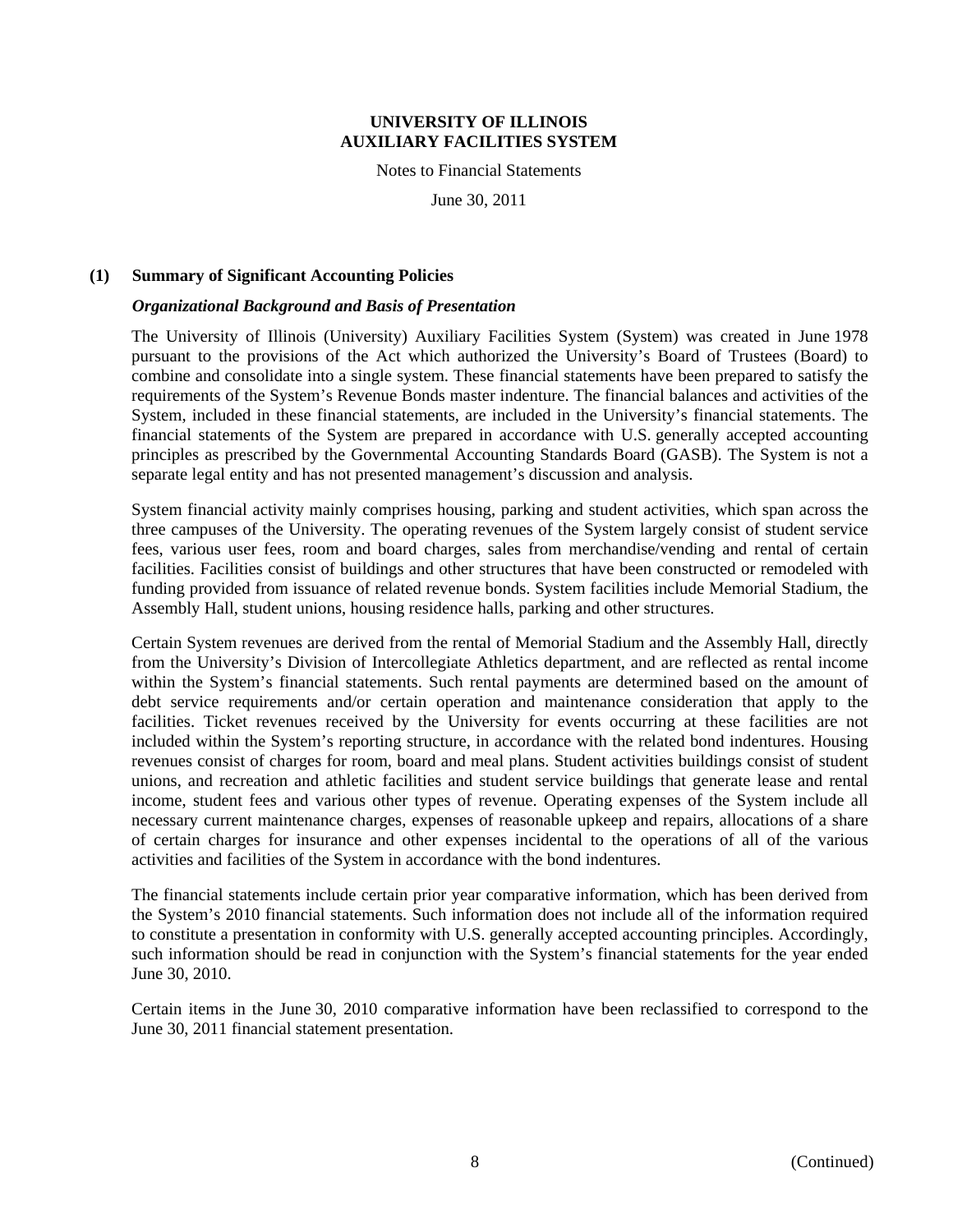#### *Significant Accounting Policies*

#### *(a) Financial Statement Presentation and Basis of Accounting*

The System prepared its financial statements as a Business Type Activity, as defined by GASB Statement No. 35, *Basic Financial Statements – and Management Discussion and Analysis – for Public Colleges and Universities*, using the economic resources measurement focus and the accrual basis of accounting. Business Type Activities are those financed in whole or in part by fees charged to external parties for goods and services.

Under the accrual basis revenues are recorded when earned, and expenses are recorded when a liability is incurred, regardless of the timing of the related cash flows. Advances are classified as deferred revenue.

In accordance with GASB Statement No. 20, *Accounting and Financial Reporting for Proprietary Funds and Other Governmental Entities That Use Proprietary Fund Accounting*, the System follows all applicable GASB pronouncements. In addition, the System follows all applicable Financial Accounting Standards Board (FASB) Statements and Interpretations, Accounting Principles Board (APB) Opinions and Accounting Research Bulletins of the Committee on Accounting Procedures issued on or before November 30, 1989 unless those pronouncements conflict with or contradict GASB pronouncements. The System has elected not to apply FASB pronouncements issued after November 30, 1989.

#### *(b) Cash and Cash Equivalents*

The Statement of Cash Flows details the change in the cash and cash equivalents balance for the fiscal year. Cash and all liquid investments with original maturities of ninety days or less are defined as cash and cash equivalents.

#### *(c) Investments*

Investments are recorded at fair value. Fair value is determined by quoted market prices for most of the System's investments. Fair value for investments in limited partnerships and certain mutual funds is determined using net asset values as provided by external investment managers.

#### *(d) Inventories*

Inventories are stated at the lower of cost or market with cost determined as follows:

- Books and other merchandise for resale principally the retail inventory method
- Food average cost method
- Other inventories principally the first-in, first-out method

#### *(e) Capital Assets*

Capital assets are recorded at cost or, if donated, at fair value at the date of a gift. Depreciation of the capital assets is calculated on a straight-line basis over the estimated useful lives (see below) of the respective assets. The University's policy requires the capitalization of all land and collection purchases regardless of cost, equipment over \$5,000, software, easements, buildings and improvements over \$100,000, and infrastructure over \$1,000,000. The System does not capitalize collections of works of art or historical treasures held for public exhibition, education, or research in furtherance of public service rather than capital gain, unless they were previously capitalized as of June 30, 1999. Proceeds from the sale, exchange, or other disposal of any item belonging to a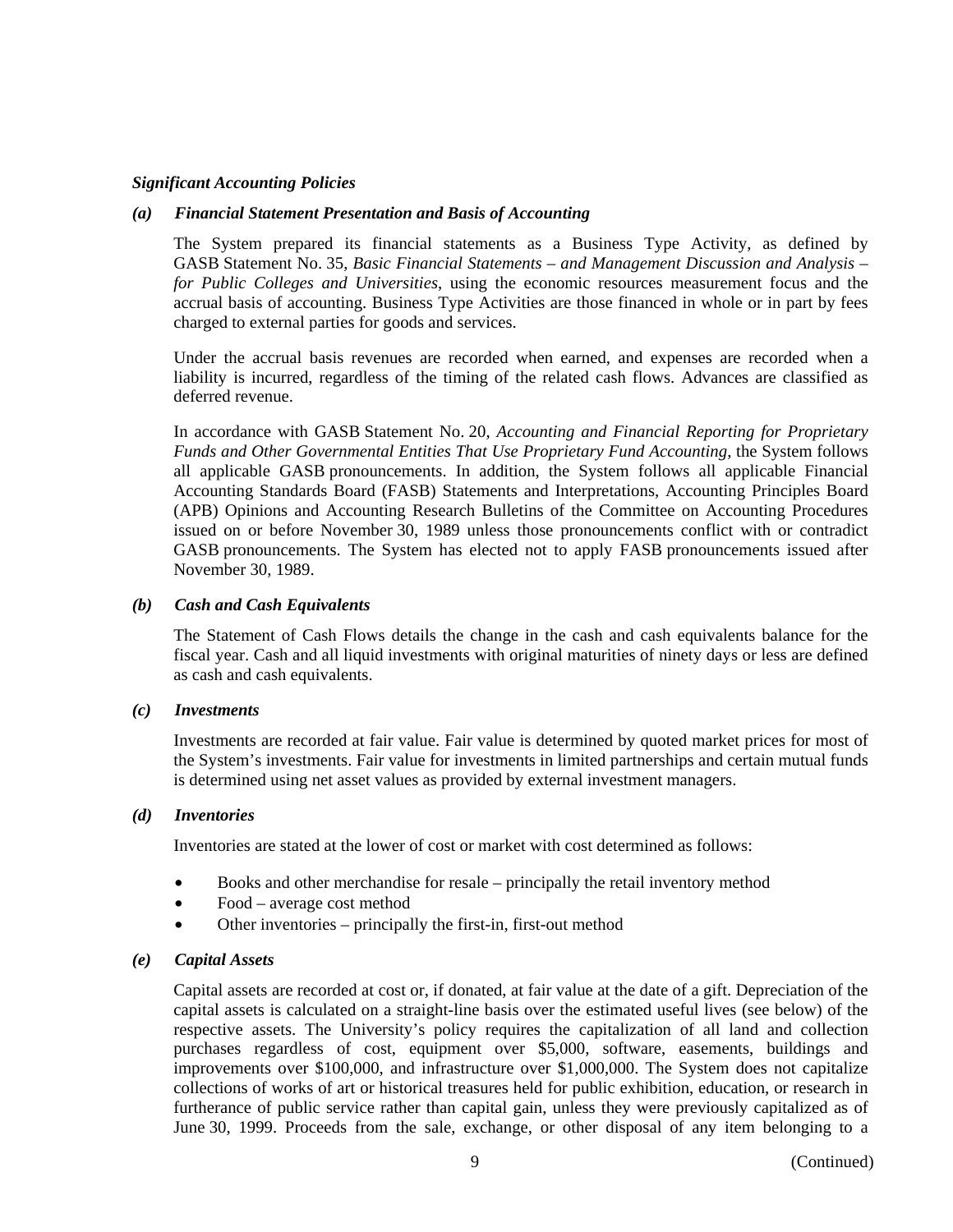collection of works of art or historical treasures must be applied to the acquisition of additional items for the same collection.

|                               | <b>Useful life</b><br>(in years) |                                    | <b>Useful life</b><br>(in years) |
|-------------------------------|----------------------------------|------------------------------------|----------------------------------|
| Buildings:                    |                                  | Improvements other than buildings: |                                  |
| <b>Shell</b>                  | 50                               | Site improvements                  | 20                               |
| Service systems               | 25                               | Infrastructure                     | 25                               |
| Fixed equipment<br>Remodeling | 15<br>25                         | Moveable equipment:<br>Equipment   | $3 - 15$                         |

#### *(f) Compensated Absences*

Accrued compensated absences for System personnel are charged to operations using the vested method based on earned but unused vacation and sick leave days including the System's share of Social Security and Medicare taxes.

| <b>Changes in Compensated Absences Balance</b>               |   |                                    |  |  |  |  |
|--------------------------------------------------------------|---|------------------------------------|--|--|--|--|
| Balance, beginning of year<br><b>Additions</b><br>Deductions | S | 6,476,752<br>279,833<br>(840, 457) |  |  |  |  |
| Balance, end of year                                         |   | 5,916,128                          |  |  |  |  |
| Less current portion                                         |   | 662,396                            |  |  |  |  |
| Balance, end of year – noncurrent portion                    | S | 5,253,732                          |  |  |  |  |

#### *(g) Premiums, Issuance Costs, and Deferred Loss on Refundings*

Premiums, issuance costs, and losses on refundings for the System's bonds are deferred and amortized over the life of the debt issue using the straight-line method.

#### *(h) Net Assets*

The System's resources are classified into net asset categories and reported in the Balance Sheet. These categories are defined as (a) Invested in capital assets, net of related debt – capital assets net of accumulated depreciation and related outstanding debt balances attributable to the acquisition, construction, or improvement of those assets, (b) Restricted expendable – net assets subject to externally imposed restrictions that can be fulfilled by actions of the System pursuant to those stipulations or that expire by the passage of time, and (c) Unrestricted – net assets not subject to externally imposed stipulations but may be designated for specific purposes by action of management or the Board. The System first applies restricted net assets when an expense or outlay is incurred for purposes for which both restricted and unrestricted net assets are available.

#### *(i) Classification of Revenues*

The Statement of Revenues, Expenses and Changes in Net Assets classifies the System's fiscal year activity as operating and nonoperating. Operating revenues generally result from exchange transactions such as payments received for providing goods and services.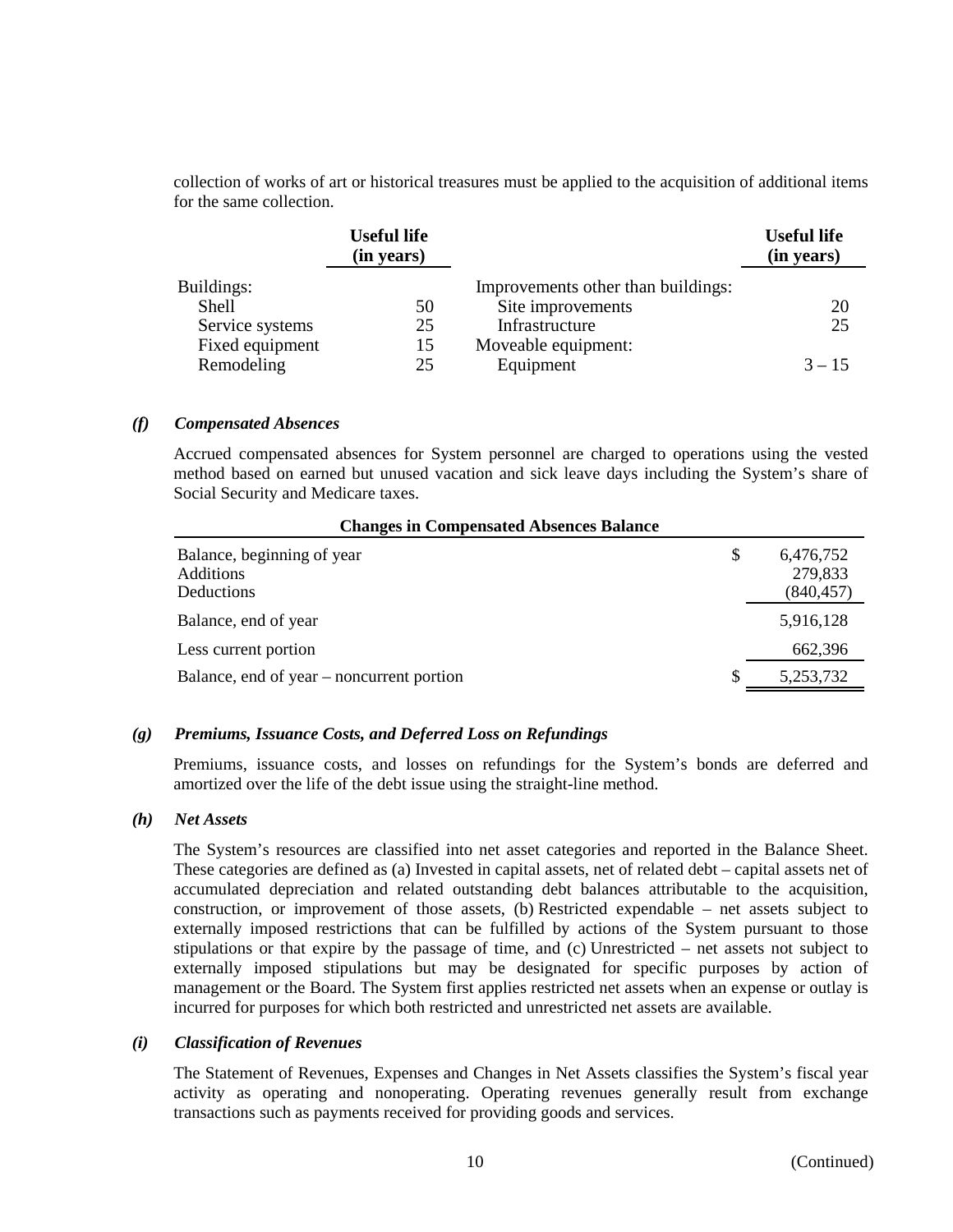Certain revenue sources that the System relies on for operations including on-behalf payments for fringe benefits and investment income are defined by GASB Statement No. 35, as nonoperating. In addition, certain transactions related to capital and financing activities are components of net nonoperating revenue.

Housing charges billed or received in advance are deferred and recognized as revenue during the period of occupancy. Student service fees for the summer academic term are deferred and recognized as revenue over the summer semester.

#### *(j) Classification of Expenses*

The majority of the System's expenses are exchange transactions which GASB defines as operating expenses for financial statement presentation. Nonoperating expenses include capital financing costs.

#### *(k) On-Behalf Payments for Fringe Benefits*

In accordance with GASB Statement No. 24, *Accounting and Financial Reporting for Certain Grants and Other Financial Assistance*, the System reported payments made by the State of Illinois on behalf of the System for contributions to State group insurance and retirement programs including postemployment benefits for System employees and its retirees of \$28,331,030 for the year ended June 30, 2011. On-behalf payments are classified as nonoperating revenues and the corresponding expenses are reported in on-behalf payments for fringe benefits of the System as operating expenses.

## *(l) Use of Estimates*

The preparation of financial statements in conformity with U.S. generally accepted accounting principles requires management to make estimates and assumptions that affect the reported amounts of assets and liabilities and disclosure of contingent assets and liabilities at the date of the financial statements and the reported amounts of revenues and expenses during the reporting period. Actual results could differ from those estimates.

#### **(2) Cash, Cash Equivalents and Investments**

The System has cash and certain investments which are pooled with other University funds for the purpose of securing a greater return on investment and providing an equitable distribution of investment return. Income is distributed based upon average quarterly balances invested in the investment pool.

Illinois Statutes govern the investment policies of the University. Allowable investments under these policies include the following:

- Obligations of the U.S. Treasury, other federal agencies and instrumentalities
- Interest-bearing savings accounts and time deposits of any bank as identified by the Illinois Banking Act
- Corporate bonds, stocks and equities
- Commercial paper
- Repurchase agreements
- Mutual funds

Nearly all of the University's investments are managed by external professional investment managers, who have full discretion to manage their portfolios subject to investment policy and manager guidelines established by the University, and in the case of mutual funds and other commingled vehicles, in accordance with the applicable prospectus.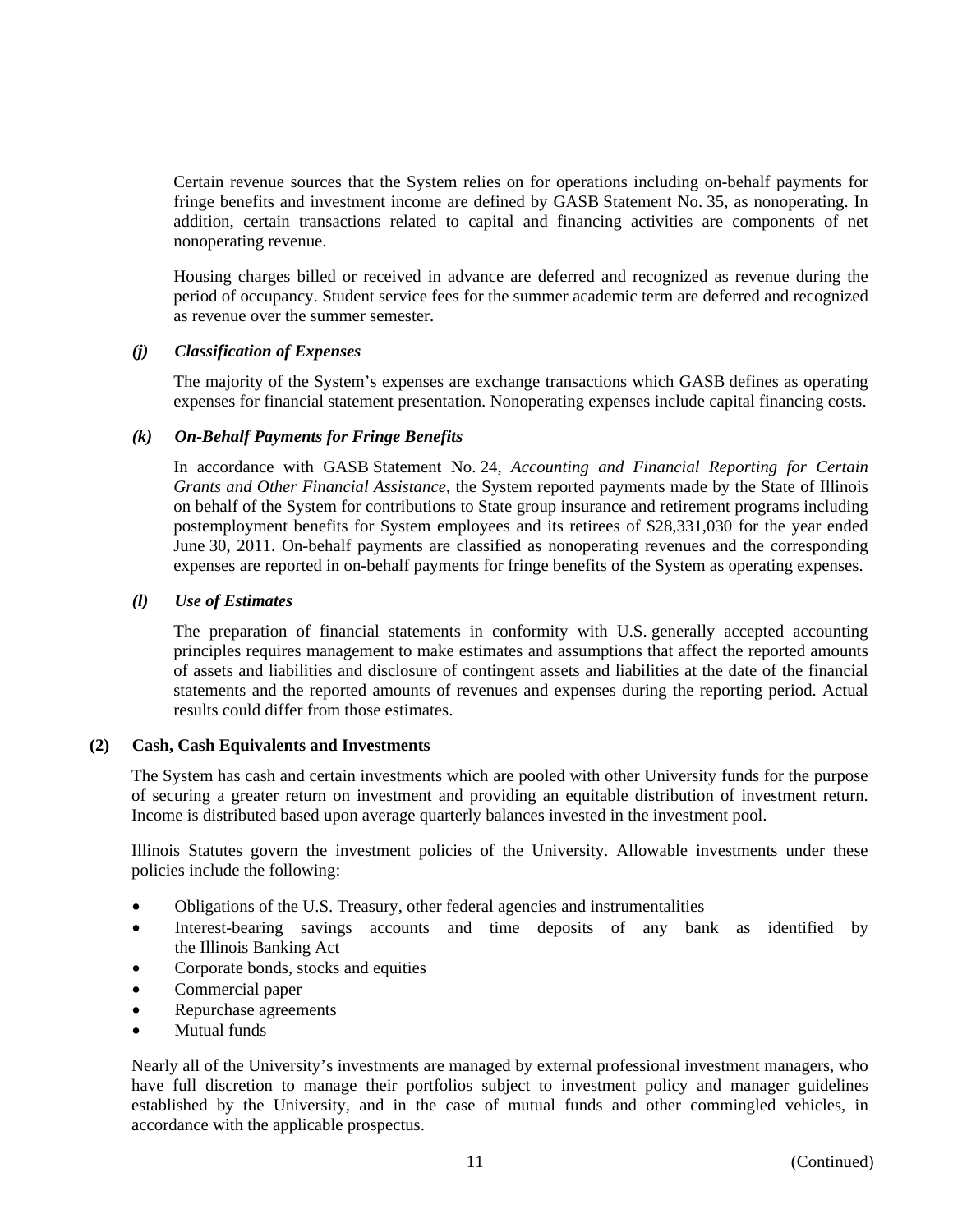The Board develops University policy on investments and delegates the execution of those policies to its administrative agents. The University follows the State of Illinois Uniform Prudent Management of Institutional Funds Act when investing its endowment funds. The State of Illinois Public Funds Investment Act provides the context and framework for other investments.

The following details the carrying value of the System's cash, cash equivalents and investments as of June 30, 2011:

| U.S. government securities           | \$  | 35,716,653  |
|--------------------------------------|-----|-------------|
| U.S. government treasuries           |     | 23,073,805  |
| Corporate bonds                      |     | 693,183     |
| Mutual funds – money market          |     | 22,870,976  |
| Commercial paper                     |     | 6,497,231   |
| Subtotal                             |     | 88,851,848  |
| Claim on pooled cash and investments |     |             |
| of University                        |     | 105,368,564 |
| Total                                | \$. | 194,220,412 |

These cash, cash equivalents and investments are classified in Balance Sheet as follows:

| Claim on pooled cash and investments<br>Cash and cash equivalents | 105,368,564<br>24,928,655 |
|-------------------------------------------------------------------|---------------------------|
| Cash and cash equivalents, restricted<br>Investments, restricted  | 1,156,526<br>62,766,667   |
| Total                                                             | 194,220,412               |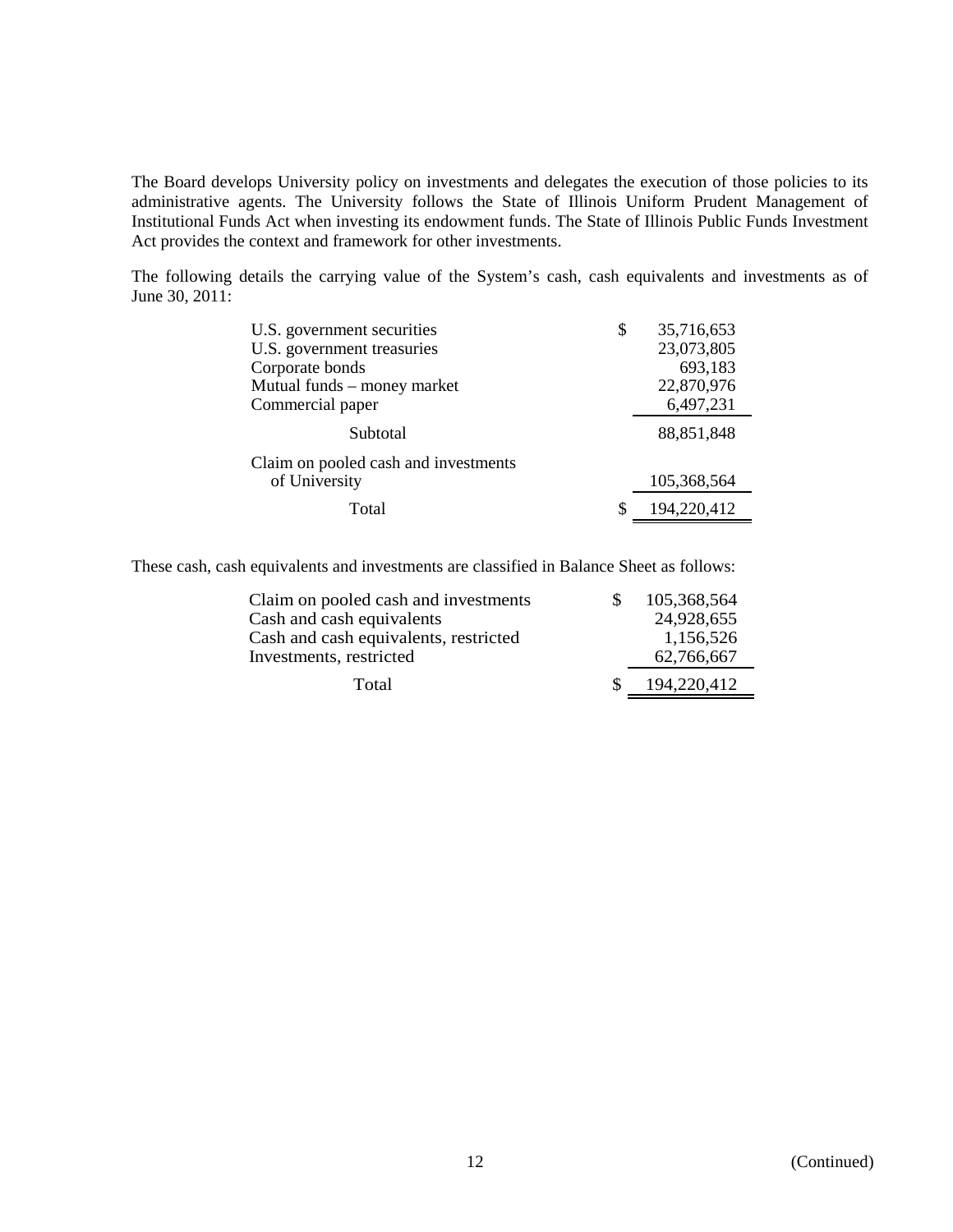#### *(a) Interest Rate Risk*

Interest rate risk is the risk that changes in interest rates will adversely affect the fair value of an investment. The University employs multiple investment managers, of which each has specific maturity assignments related to the operating funds. The funds are structured with different layers of liquidity. Funds expected to be used within one year are invested in money market instruments. Core operating funds are invested in longer maturity investments. Core operating funds investment manager's performance benchmarks are Barclays one to three-year Government Credit Bond Index and the Barclays Capital Intermediate Aggregate Bond Index. The University's manager guidelines provide that the average weighted duration of the portfolio, including option positions, not vary from that of their respective performance benchmarks by more than +/-20%. The System's nonpooled investments and maturities at June 30, 2011 are illustrated as follows:

|                                  | <b>Maturities (in years)</b> |            |          |                 |              |  |
|----------------------------------|------------------------------|------------|----------|-----------------|--------------|--|
|                                  | Less than 1                  | $1 - 5$    | $6 - 10$ | Greater than 10 | <b>Total</b> |  |
| Mutual funds – money markets $\$ | 22,870,976                   |            |          |                 | 22,870,976   |  |
| Corporate bonds                  |                              |            |          | 693,183         | 693,183      |  |
| U.S. government treasuries       | 10,436,074                   | 8,085,457  |          | 4,552,274       | 23,073,805   |  |
| U.S. government securities       | 20,432,312                   | 15,284,341 |          |                 | 35,716,653   |  |
| Commercial paper                 | 6,497,231                    |            |          |                 | 6,497,231    |  |
| Total cash equivalents           |                              |            |          |                 |              |  |
| and investments<br>\$            | 60,236,593                   | 23,369,798 |          | 5,245,457       | 88,851,848   |  |

Claim on cash and on pooled investments represents the System's share of participation in the University's operating internal investment pool. At June 30, 2011, the University's operating funds internal investment portfolio had an effective duration of 1 year. The operating internal investment pool consists of money market funds and other short-term investments (57%), stocks (11%) and long-term investments such as corporate bonds and government securities (32%).

#### *(b) Credit Risk*

Credit risk is the risk that an issuer or other counterparty to an investment will not fulfill its obligations. The University's investment policy requires that operating funds be invested in fixed income securities and money market instruments. Fixed income securities shall be rated investment-grade or better by one or more nationally recognized statistical rating organizations. Securities not covered by the investment-grade standard are allowed if, in the manager's judgment, those instruments are of comparable credit quality. Securities which fall below the stated minimum credit requirements subsequent to initial purchase may be held at the manager's discretion. It is expected that the average credit quality of the operating funds will not fall below Standard & Poor's AA- or equivalent. At June 30, 2011, all of the System's nonpooled investments carried a AAA quality rating. At June 30, 2011, the University's operating internal investment pool primarily consisted of securities with quality ratings of AA or better.

## *(c) Custodial Credit Risk*

Custodial credit risk is the risk that in the event of the failure of the counterparty, the University will not be able to recover the value of its investments or collateral securities that are in the possession of an outside party. Exposure to custodial credit risk relates to investment securities that are held by someone other than the University and are not registered in the University's name. The University's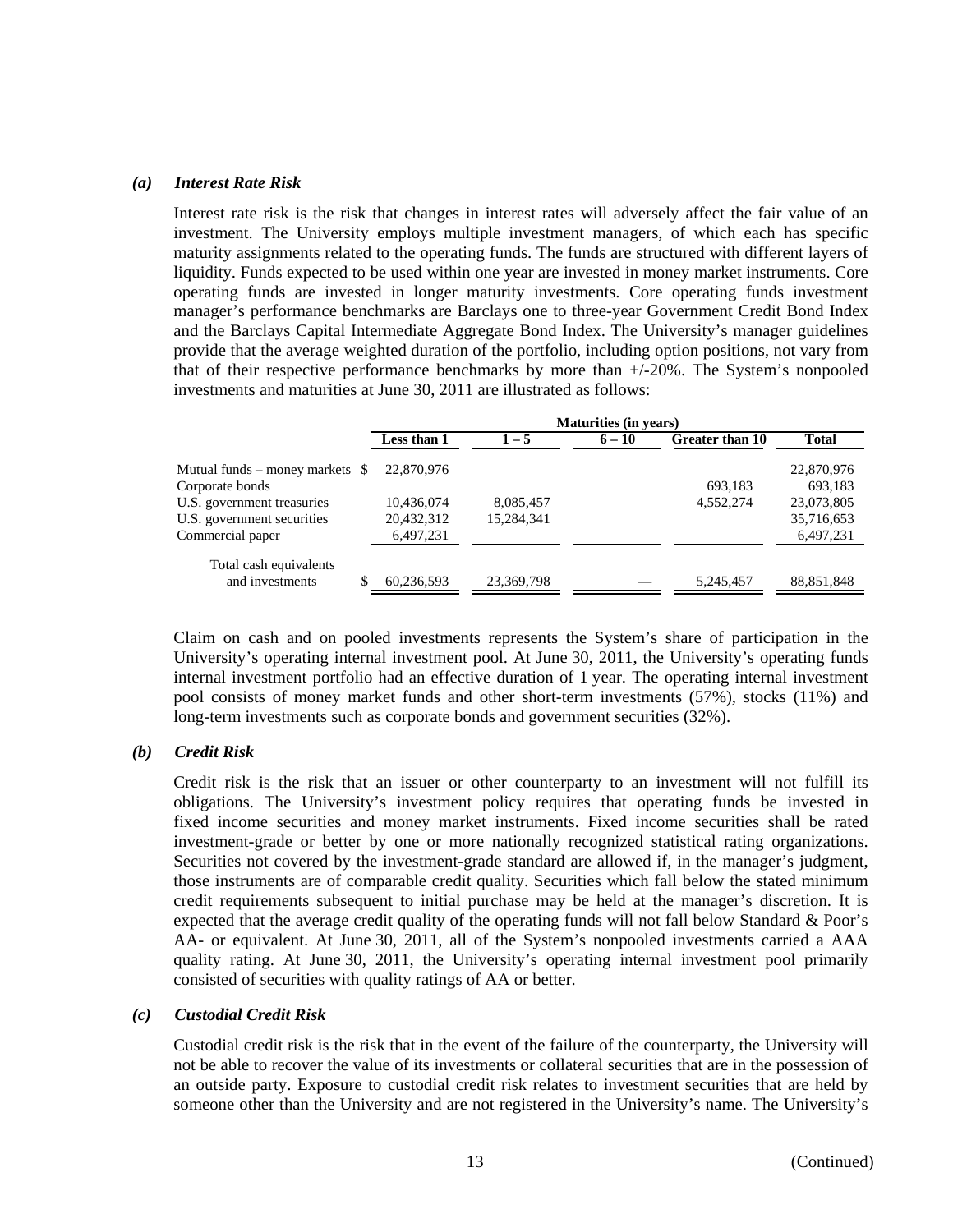investment policy does not limit the value of investments that may be held by an outside party. At June 30, 2011, the System's investments and deposits had no custodial credit risk exposure.

#### *(d) Concentration of Credit Risk*

Concentration of credit risk is the risk of loss attributed to the magnitude of the University's investment in a single issuer. The University's policy provides that the total operating funds portfolio will be broadly diversified across securities in a manner that is consistent with fiduciary standards of diversification. This diversification is achieved by employing multiple investment managers and imposing maximum position limits for each manager. The University's manager guidelines for operating investments provide that non-U.S. government obligations (other national governments) may not exceed 10% per issuer and private mortgage-backed and asset-backed securities may not exceed 10% per issuer (unless collateral is credit independent of the issuer and the security's credit enhancement is generated internally, in which case the limit is 25% per issuer). Obligations with other issuers, other than the U.S. government, U.S. agencies or U.S. government sponsored corporations and agencies, may not exceed 5%. As of June 30, 2011, not more than 5% of the University's total investments were invested in securities of any one issuer, excluding securities issued or guaranteed by the U.S. government, mutual funds, and external investment pools or other pooled investments.

#### *(e) Foreign Currency Risk*

Foreign currency risk is the risk that changes in exchange rates will adversely affect the fair value of an investment or deposit. The University does not have an overarching policy related to foreign currency risk; however, under the investment manager's guidelines, the portfolio's foreign currency exposure may be unhedged or hedged back into U.S. dollars. Cross hedging is not permitted. The University's operating fund investments generally are not exposed to foreign currency risk.

## *(f) Securities Lending*

To enhance the return on investments, the Board has authorized participation in a securities lending program. Through its custodian bank, Northern Trust, the University loans securities to independent third parties. Such loans are secured by collateral consisting of cash, cash equivalents or U.S. government securities and irrevocable bank letters of credit in an amount not less than 102% of the fair value of the securities loaned. Noncash collateral cannot be pledged or sold by the University unless the borrower defaults. Cash collateral is invested by Northern Trust in a short-term investment pool. As of June 30, 2011, the short-term investment pool has a weighted average maturity of one hundred and two days. The University receives interest and dividends during the loan period as well as a fee from the custodian. Marking to market is performed every business day and the borrower is required to deliver additional collateral when necessary so that the total collateral held by the custodian will equal at least the fair value plus accrued interest of the borrowed securities. All security loans can be terminated on demand by either the University or the borrowers. The University's pro rata share of cash received as securities lending collateral was approximately \$92,895,000 at June 30, 2011, and is recorded as an asset and corresponding liability on the University's Balance Sheet. As of June 30, 2011, approximately \$92,005,000 of the investments reported on the University's Balance Sheet was on loan, secured by collateral with a fair value of approximately \$93,942,000. At June 30, 2011, the University has no credit risk exposure to borrowers because the amounts the University owes the borrowers exceed the amounts the borrowers owe the University. The System does not directly participate in this securities lending program, and hence, no amounts have been recorded in the accompanying financial statements related to securities lending transactions.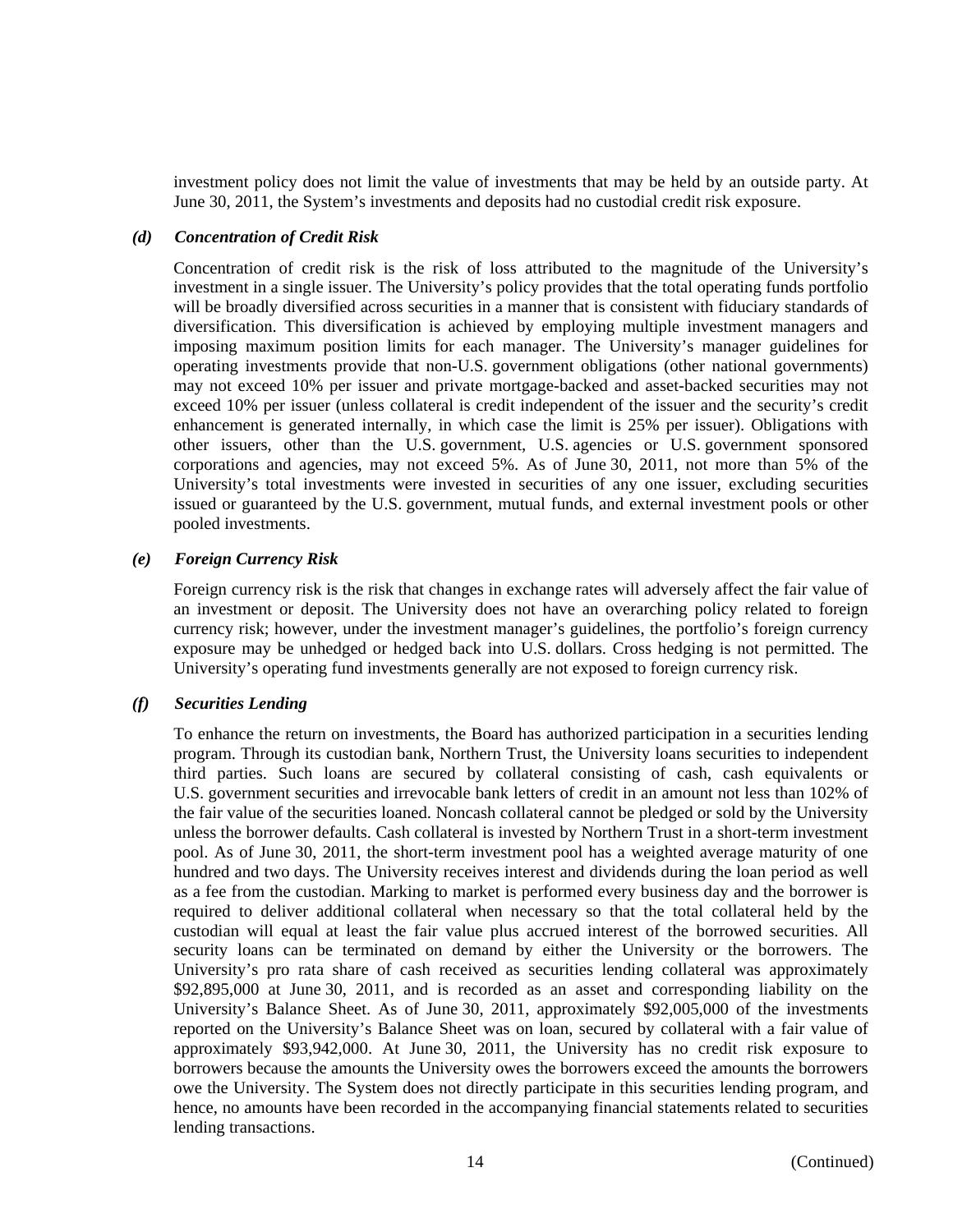#### **(3) Capital Assets**

Net interest cost incurred on borrowed funds during the period of construction of capital assets is capitalized as a component of the cost of acquiring those assets. Net interest of \$1,602,106 was capitalized during the year ended June 30, 2011. The capital assets of the System are not pledged to secure outstanding indebtedness of the Board.

Capital asset activity for the year ended June 30, 2011 is summarized as follows:

|                                |                  | <b>Capital assets</b> |                    |                  |               |
|--------------------------------|------------------|-----------------------|--------------------|------------------|---------------|
|                                | <b>Beginning</b> |                       |                    |                  | <b>Ending</b> |
|                                | balance          | <b>Additions</b>      | <b>Retirements</b> | <b>Transfers</b> | balance       |
| Nondepreciable capital assets: |                  |                       |                    |                  |               |
| \$<br>Land                     | 19,238,069       |                       |                    |                  | 19,238,069    |
| Construction in progress       | 13,631,653       | 31,800,576            |                    | (13, 168, 020)   | 32,264,209    |
| Total nondepreciable           |                  |                       |                    |                  |               |
| capital assets                 | 32,869,722       | 31,800,576            |                    | (13, 168, 020)   | 51,502,278    |
| Depreciable capital assets:    |                  |                       |                    |                  |               |
| <b>Buildings</b>               | 1,160,135,468    |                       | 3,071,032          | 10,177,625       | 1,167,242,061 |
| Improvements                   | 49,569,278       |                       |                    | 2,990,395        | 52,559,673    |
| Equipment                      | 13,995,511       | 561,108               | 493,763            |                  | 14,062,856    |
| Total depreciable              |                  |                       |                    |                  |               |
| capital assets                 | 1,223,700,257    | 561,108               | 3,564,795          | 13,168,020       | 1,233,864,590 |
| Less accumulated depreciation: |                  |                       |                    |                  |               |
| <b>Buildings</b>               | 272,067,559      | 27,605,206            | 2,663,989          |                  | 297,008,776   |
| Improvements                   | 29,910,968       | 1,205,950             |                    |                  | 31,116,918    |
| Equipment                      | 8,569,819        | 1,049,640             | 270,020            |                  | 9,349,439     |
| Total accumulated              |                  |                       |                    |                  |               |
| depreciation                   | 310,548,346      | 29,860,796            | 2,934,009          |                  | 337,475,133   |
| Total net depreciable          |                  |                       |                    |                  |               |
| capital assets                 | 913,151,911      | (29, 299, 688)        | 630,786            | 13,168,020       | 896,389,457   |
| Total<br>\$                    | 946,021,633      | 2,500,888             | 630,786            |                  | 947,891,735   |

#### **(4) Bonds Payable**

On July 21, 2010, the University issued Auxiliary Facilities System Revenue Bonds, Series 2010A, in the amount of \$56,675,000. The proceeds from the Series 2010A Bonds will be used to fund the costs of various improvements and additions to the System and fund all costs incidental to the issuance of the Series 2010A Bonds.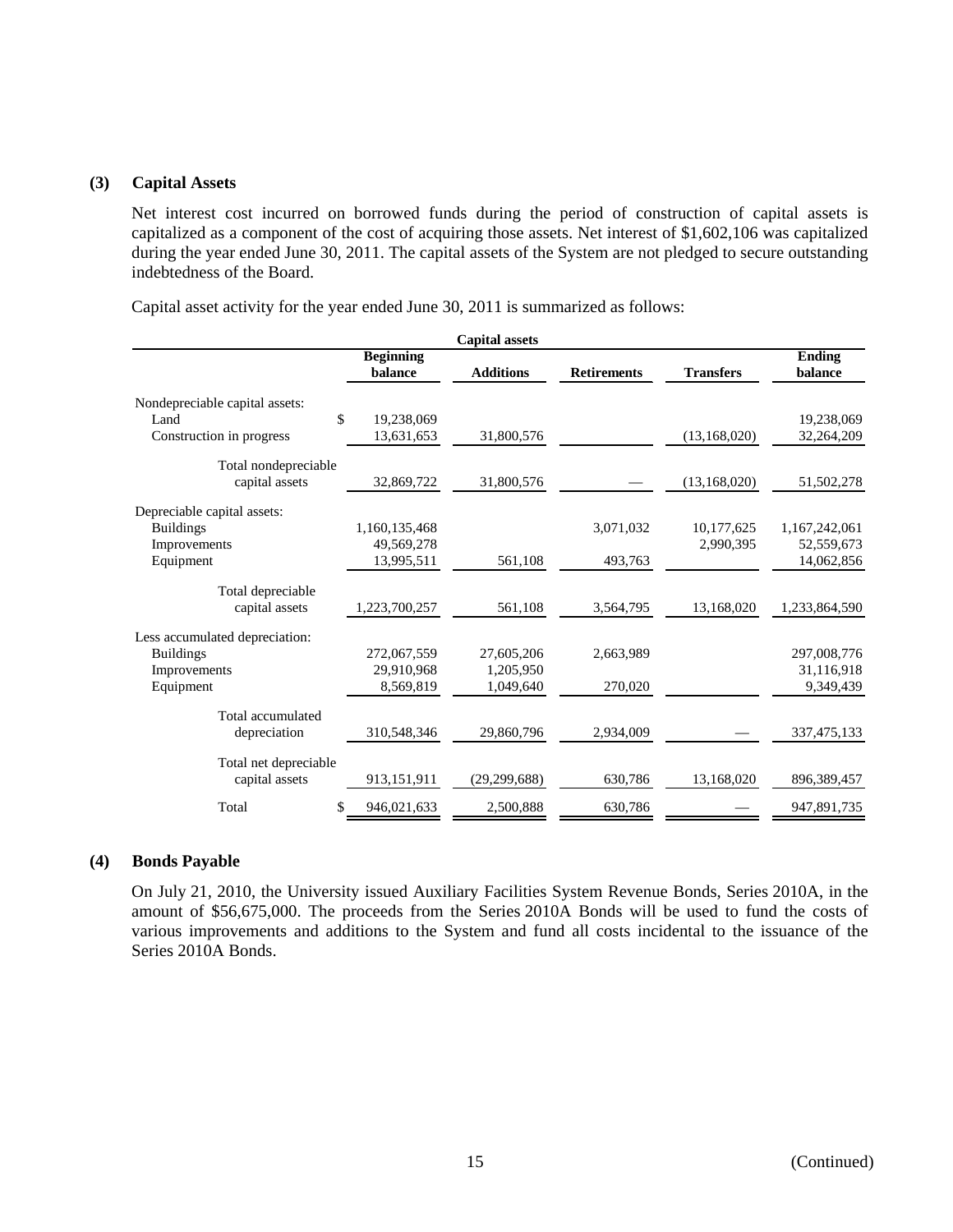| <b>Bonds payable</b>                                               |                                                                                                                                                  |                                                                                                                                      |   |                                                                                                               |                  |                                                                                                |                                                                                                               |                                                                                                  |
|--------------------------------------------------------------------|--------------------------------------------------------------------------------------------------------------------------------------------------|--------------------------------------------------------------------------------------------------------------------------------------|---|---------------------------------------------------------------------------------------------------------------|------------------|------------------------------------------------------------------------------------------------|---------------------------------------------------------------------------------------------------------------|--------------------------------------------------------------------------------------------------|
| <b>Series</b>                                                      | Rate on<br>June 30<br>outstanding<br>debt                                                                                                        | <b>Fiscal vear</b><br>maturity<br>dates                                                                                              |   | <b>Beginning</b><br>balance                                                                                   | <b>Additions</b> | <b>Deductions</b>                                                                              | <b>Ending</b><br>balance                                                                                      | <b>Current</b><br>portion                                                                        |
| 1991<br>1996<br>1999A                                              | $7.30\% - 7.35\%$<br>$6.05\% - 6.33\%$                                                                                                           | $2012 - 2021$<br>$2015 - 2030$                                                                                                       | S | 178,970,000<br>225,000<br>39,820,000                                                                          |                  | 16.270,000<br>225,000                                                                          | 162,700,000<br>39,820,000                                                                                     | 16,270,000                                                                                       |
| 1999B<br>2001A<br>2001B<br>2001C<br>2003A<br>2005A<br>2006<br>2008 | 7.56%<br>$5.00\% - 5.50\%$<br>$4.60\% - 5.50\%$<br>$6.41\% - 7.00\%$<br>$4.25\% - 5.50\%$<br>$4.625\% - 5.50\%$<br>$4.00\% - 5.00\%$<br>variable | $2012 - 2015$<br>$2012 - 2030$<br>$2012 - 2032$<br>$2012 - 2021$<br>$2012 - 2034$<br>$2012 - 2031$<br>$2012 - 2036$<br>$2012 - 2038$ |   | 3,695,000<br>98.330,000<br>37,520,000<br>11.655.000<br>59.310,000<br>151,245,000<br>313,595,000<br>20,120,000 |                  | 875,000<br>1.410.000<br>585,000<br>1,220,000<br>1,335,000<br>5,650,000<br>2,295,000<br>380,000 | 2,820,000<br>96.920.000<br>36,935,000<br>10,435,000<br>57,975,000<br>145,595,000<br>311.300.000<br>19,740,000 | 1,050,000<br>1.490.000<br>745,000<br>1,225,000<br>1,380,000<br>6,125,000<br>2,690,000<br>395,000 |
| 2009A<br>2010A                                                     | $3.00\% - 5.75\%$<br>$4.00\% - 5.25\%$                                                                                                           | $2012 - 2038$<br>$2012 - 2030$                                                                                                       |   | 83,435,000                                                                                                    | 56,675,000       | 720,000                                                                                        | 82,715,000<br>56,675,000                                                                                      | 740,000<br>115,000                                                                               |
|                                                                    |                                                                                                                                                  |                                                                                                                                      |   | 997,920,000                                                                                                   | 56,675,000       | 30,965,000                                                                                     | 1,023,630,000                                                                                                 | 32,225,000                                                                                       |
| Unaccreted appreciation                                            |                                                                                                                                                  |                                                                                                                                      |   | (78, 564, 291)                                                                                                | 9,955,300        |                                                                                                | (68,608,991)                                                                                                  | (849, 359)                                                                                       |
|                                                                    |                                                                                                                                                  |                                                                                                                                      |   | 919.355.709                                                                                                   | 66,630,300       | 30,965,000                                                                                     | 955,021,009                                                                                                   | 31,375,641                                                                                       |
| Unamortized debt premium<br>Unamortized deferred loss on refunding |                                                                                                                                                  |                                                                                                                                      |   | 32,951,085<br>(12, 180, 626)                                                                                  | 2,658,965        | 1,464,254<br>(755, 950)                                                                        | 34, 145, 796<br>(11, 424, 676)                                                                                | 1,471,625<br>(755, 950)                                                                          |
| Total bonds payable                                                |                                                                                                                                                  |                                                                                                                                      |   | 940,126,168                                                                                                   | 69,289,265       | 31,673,304                                                                                     | 977,742,129                                                                                                   | 32,091,316                                                                                       |

Bonds payable activity for the year ended June 30, 2011 was as follows:

Capital appreciation bonds (Series 1991 and 1999A) of \$202,520,000 outstanding at June 30, 2011 do not require current interest payments and have a net unappreciated value of \$133,911,000. The University records the annual increase in the principal amount of these bonds as interest expense and accretion on bonds payable.

Costs associated with the issuance of the Series 1991, 1999A, 1999B, 2001A, 2001B, 2001C, 2003A, 2005A, 2006, 2008, 2009A and 2010A Bonds have been recorded as a prepaid expense and are being amortized over the life of the related bond issue.

Certain bonds of the System (Series 1991) have debt service reserve requirements. The Maximum Annual Net Debt Service for those bonds, as defined, is \$14,926,605.

None of the System's bonds constitute obligations of the State of Illinois, but are payable solely by the Board from net revenues of the System, student tuition and fees, and Retirement of Indebtedness funds.

The resolutions authorizing the University of Illinois Auxiliary Facilities System Revenue Bonds provide for the establishment of separate funds as follows: Current Unrestricted Fund, Unexpended Fund, Repair and Replacement Reserve, Equipment Reserve, Bond and Interest Sinking Fund, Debt Service Reserve, and Development Reserve. All System revenues, including student tuition and fees as provided for by the Bond Resolutions are to be deposited in the Current Unrestricted Fund and used to pay necessary operation and maintenance expenses of the System. The Bond Resolutions also require transfers to funds as follows:

*Unexpended Fund* – amounts, as determined by the Board, not needed to complete construction and renovation projects specified in the Bond Resolutions are required to be transferred from the Unexpended Fund to the Bond and Interest Sinking Fund.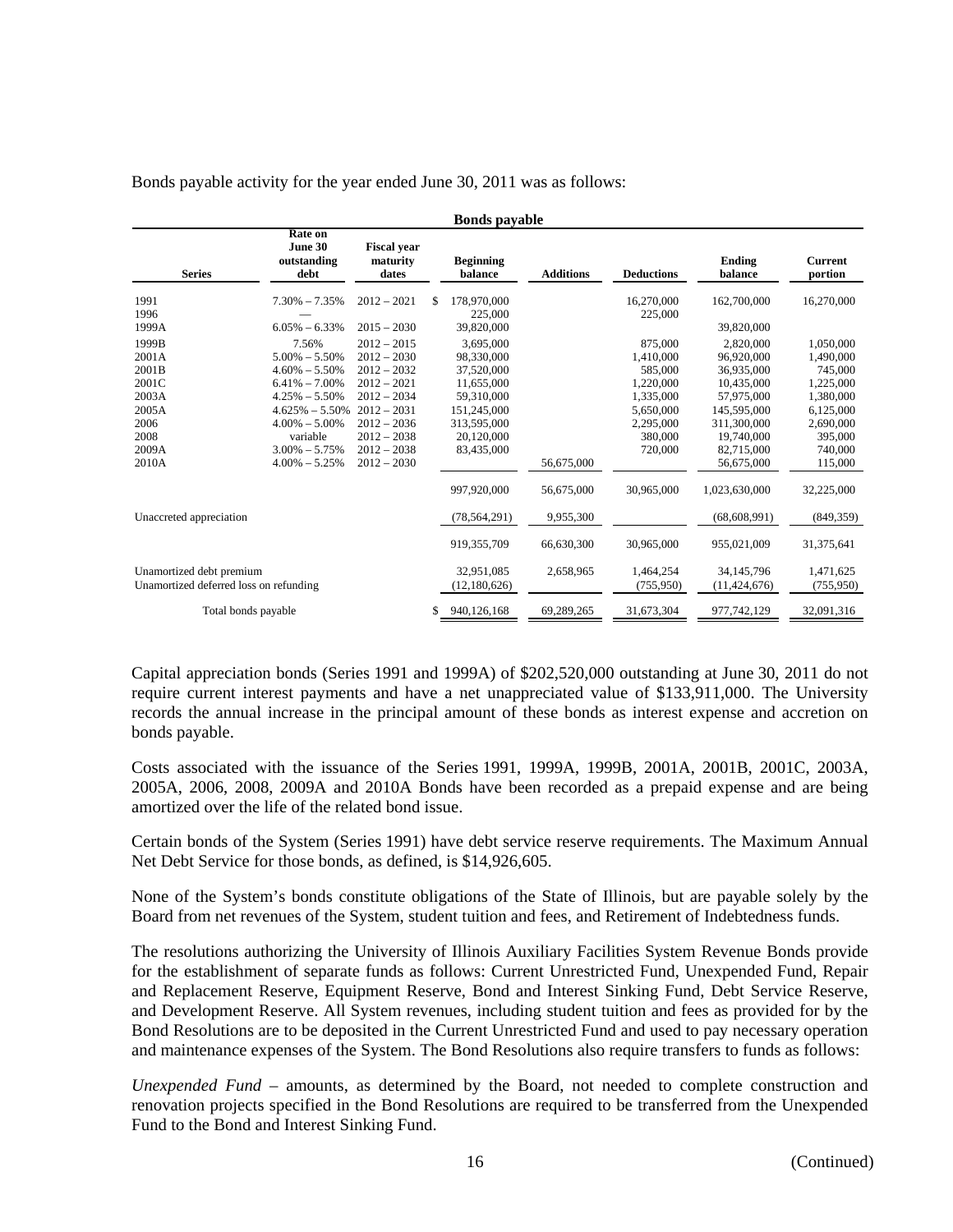*Repair and Replacement Reserve* – an amount calculated as specified in the Bond Resolutions to provide for the cost of unusual maintenance and repairs.

*Equipment Reserve* – an amount approved by the Board for the acquisition of movable equipment to be installed in the facilities constituting the System. The reserve may not exceed 20% of the book value of the movable equipment of the System. Additions of \$3,156,204 were made to the Equipment Reserve during the year ended June 30, 2011. No expenditures were made to replace movable equipment during the year ended June 30, 2011. The fund balance of the Equipment Reserve was \$7,107,276 at June 30, 2011.

*Bond and Interest Sinking Fund and Debt Service Reserve* – amounts are transferred into the Bond and Interest Sinking Fund sufficient to pay principal and interest as it becomes due on the outstanding bonds and amounts fund a Debt Service Reserve at least equal to the Maximum Annual Net Debt Service, as defined. At June 30, 2011, the Debt Service Reserve was funded in excess of the Maximum Annual Net Debt Service. If at any time the Debt Service Reserve is less than the Maximum Annual Net Debt Service, the System is required to restore the Debt Service Reserve to the Maximum Annual Net Debt Service by the end of the next fiscal year.

*Development Reserve* – an amount approved by the Board for System development. No transfers were authorized by the Board during the year ended June 30, 2011, and there was no balance in the reserve at June 30, 2011.

The System made all required transfers for the year ended June 30, 2011.

The table below shows the amount of revenues pledged for future principal and interest payments on the bonds:

| <b>Pledged revenues</b>              |                                                                          |                                                 |    |                                                   |                       |                                                          |  |
|--------------------------------------|--------------------------------------------------------------------------|-------------------------------------------------|----|---------------------------------------------------|-----------------------|----------------------------------------------------------|--|
| <b>Bond issue(s)</b>                 | <b>Purpose</b>                                                           | Source of<br>revenue<br>pledged                 |    | <b>Future</b><br>revenues<br>pledged <sup>1</sup> | Term of<br>commitment | Debt service<br>to pledged<br>revenues<br>(current year) |  |
| Auxiliary facilities system<br>(AFS) | Refundings,<br>various<br>improvements<br>and additions<br>to the System | Net AFS<br>revenue, student<br>tuition and fees | \$ | 1,619,640                                         | 2038                  | 7.77%                                                    |  |

 $1$  Total future principal and interest payments on debt (in thousands)

After fulfillment of the provisions described above, the surplus, if any, remaining in the Current Unrestricted Fund may be used (a) to redeem bonds of the System which are subject to early redemption, (b) to purchase any outstanding bonds for cancellation or (c) to advance refund any bonds outstanding.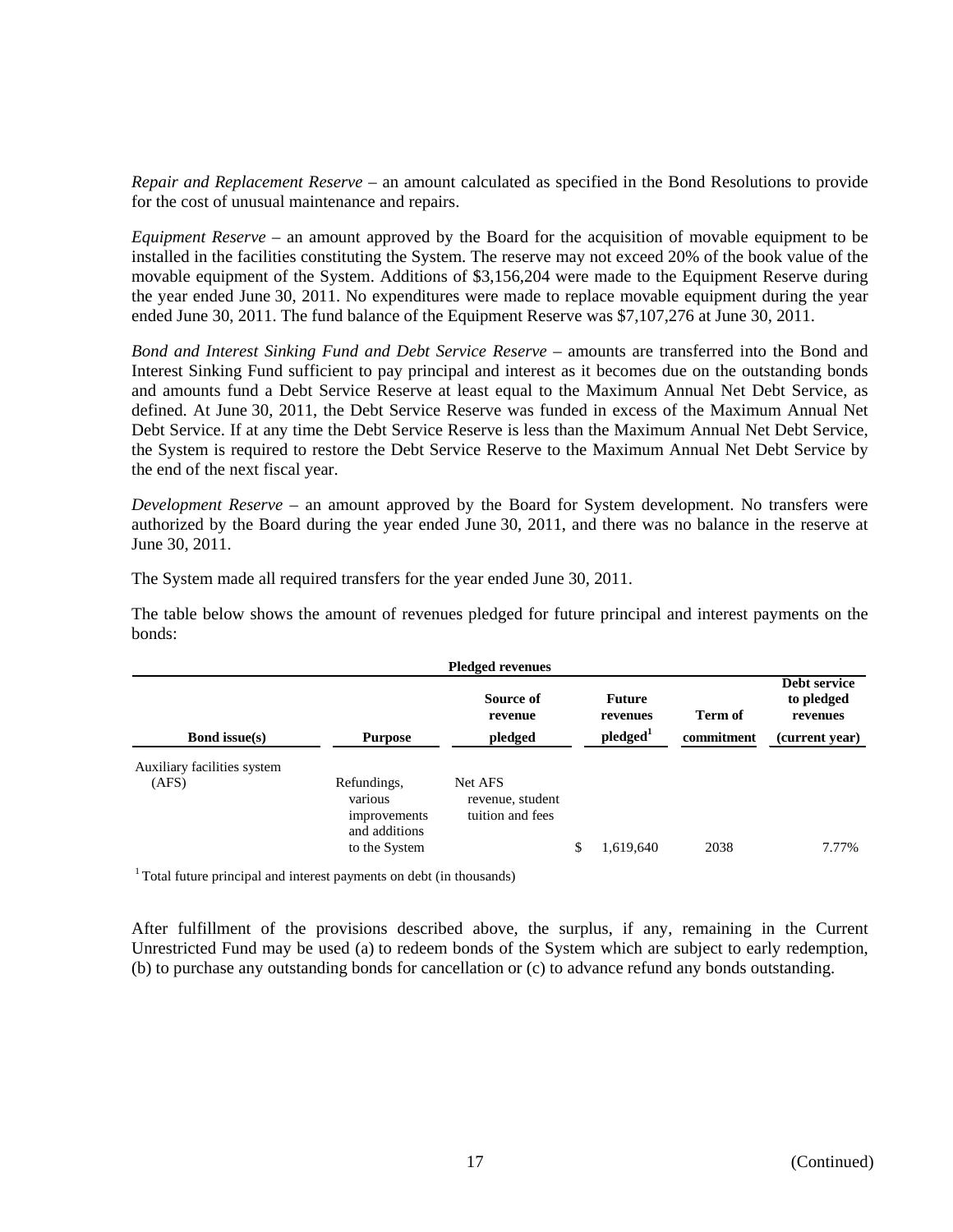#### *(a) Debt Service Requirements*

Future debt service requirements for all bonds outstanding at June 30, 2011 are as follows:

| Debt service requirements              |    |                  |     |                 |  |  |  |
|----------------------------------------|----|------------------|-----|-----------------|--|--|--|
|                                        |    | <b>Principal</b> |     | <b>Interest</b> |  |  |  |
| Years:                                 |    |                  |     |                 |  |  |  |
| 2012                                   | \$ | 32,225,000       |     | 41,109,416      |  |  |  |
| 2013                                   |    | 34, 365, 000     |     | 40,329,005      |  |  |  |
| 2014                                   |    | 35,725,000       |     | 39,434,643      |  |  |  |
| 2015                                   |    | 37,145,000       |     | 38,460,050      |  |  |  |
| 2016                                   |    | 38,525,000       |     | 37,506,921      |  |  |  |
| $2017 - 2021$                          |    | 219,330,000      |     | 170,564,306     |  |  |  |
| $2022 - 2026$                          |    | 224,875,000      |     | 127,943,411     |  |  |  |
| $2027 - 2031$                          |    | 226,490,000      |     | 76,073,992      |  |  |  |
| $2032 - 2036$                          |    | 170,260,000      |     | 24,383,989      |  |  |  |
| $2037 - 2038$                          |    | 4,690,000        |     | 204,697         |  |  |  |
| Total debt service                     |    | 1,023,630,000    | \$. | 596,010,430     |  |  |  |
| Unaccreted appreciation                |    | (68, 608, 991)   |     |                 |  |  |  |
| Unamortized debt premium               |    | 34, 145, 796     |     |                 |  |  |  |
| Unamortized deferred loss on refunding |    | (11, 424, 676)   |     |                 |  |  |  |
| Total bonds payable                    | \$ | 977, 742, 129    |     |                 |  |  |  |

#### *(b) Auxiliary Facilities System Variable-Rate Debt*

The System's variable-rate bonds mature serially through April 2038 and have variable interest rates that are adjusted periodically (i.e., daily, weekly, or monthly), generally with interest paid at the beginning of each month. The bonds are subject to purchase on the demand of the holder at a price equal to principal plus accrued interest on seven days notice and delivery to the System's remarketing agents. The System pays the remarketing agent fees on the outstanding bond balance. If the remarketing agent is unable to resell any bonds that are "put" to the agent, the System has a standby bond purchase agreement with a liquidity facility entity.

The System, in the event a liquidity facility is utilized, has a reimbursement agreement with different financial entities. Generally, the payback period is five to seven years, at an interest rate initially set at slightly above prime or the federal funds rate. The required future interest payments for these variable-rate bonds have been calculated using the current interest rate, based upon short-term tax-exempt rates, or the synthetic fixed rate, as illustrated in the table below:

| Variable-rate bonds at June 30, 2011 |                              |                    |             |                           |                   |                |        |  |  |
|--------------------------------------|------------------------------|--------------------|-------------|---------------------------|-------------------|----------------|--------|--|--|
|                                      | Interest rate<br>at June 30, | <b>Remarketing</b> | Remarketing | <b>Liquidity facility</b> |                   |                |        |  |  |
| <b>Bond</b> issue                    | 2011                         | agent              | fee         | Bank                      | <b>Expiration</b> | <b>Insurer</b> | Fee    |  |  |
| AFS, Series 2008                     | 0.09%                        | Loop Capital       | 0.075%      | JPMorgan Chase            | 5/19/2016         | None           | 0.525% |  |  |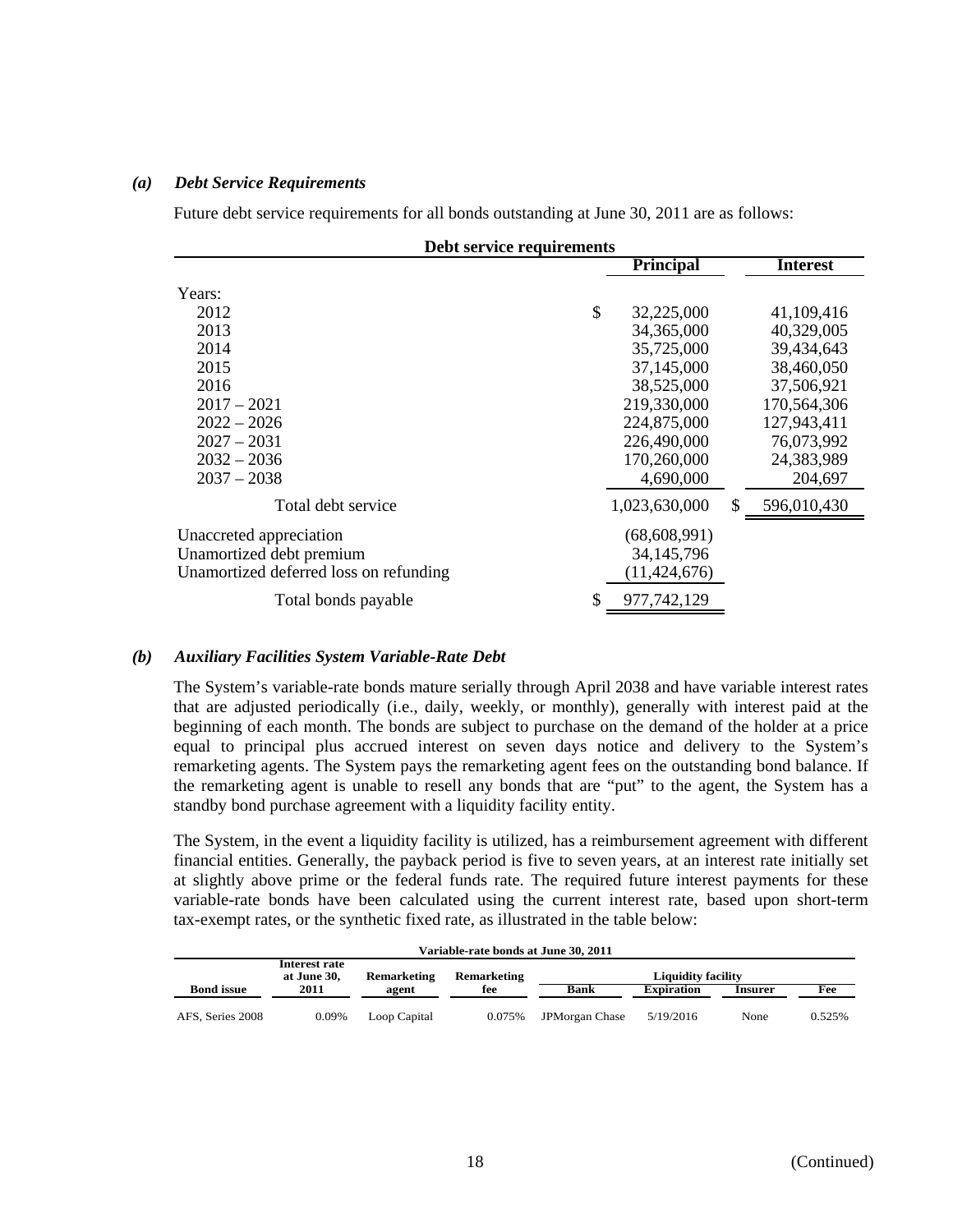#### **(5) Leaseholds Payable**

Leaseholds payable activity for the year ended June 30, 2011 consisted of the following:

| Leaseholds payable |                                    |                  |                   |                   |                    |  |  |  |  |
|--------------------|------------------------------------|------------------|-------------------|-------------------|--------------------|--|--|--|--|
|                    | <b>Beginning</b><br><b>balance</b> | <b>Additions</b> | <b>Deductions</b> | Ending<br>balance | Current<br>portion |  |  |  |  |
| ሖ                  | 60,504                             | __               | 44,841            | 15,663            | 15,663             |  |  |  |  |

Capital lease obligations mature in 2012 and have interest rates at 4.3%. As of June 30, 2011, future minimum lease payments are as follows:

|      |                        | <b>Principal</b> | Interest |
|------|------------------------|------------------|----------|
| 2012 |                        | 15,663           |          |
|      | Total minimum payments | 15,663           |          |

#### **(6) Related Party Transactions**

The University charged the System administrative service charges totaling \$14,747,704 in 2011, based upon the gross expenditures and debt service transfers of various operations of the System. These charges represent a portion of estimated administrative and other service costs incurred by the University in support of the System and are recorded as administrative services expense in the accompanying financial statements.

The System includes certain athletic facilities and office space utilized by the Division of Intercollegiate Athletics. Student fees provide the primary funding for the operation of these athletic facilities and office space. The Division of Intercollegiate Athletics transferred funds to the System of \$11,678,693 in 2011, to fund the operations not covered by student fees. This transfer has been recorded as rental and lease income on the statement of revenue, expenses and changes in net assets.

At June 30, 2011, the System had borrowings of \$9,311,637 under multiple internal financing notes with the University for construction of System facilities. The notes have varying repayment terms and interest rates of 3.0% to 3.5%.

| Notes payable to the University |                         |                             |          |                                           |                   |                    |
|---------------------------------|-------------------------|-----------------------------|----------|-------------------------------------------|-------------------|--------------------|
|                                 | <b>Maturity</b><br>date | <b>Beginning</b><br>balance | New debt | <b>Principal</b><br>paid/debt<br>refunded | Ending<br>balance | Current<br>portion |
| Payable to the University       | $2012 - 2017$ \$        | 15.197.204                  |          | 5,885,567                                 | 9.311.637         | 1.980.084          |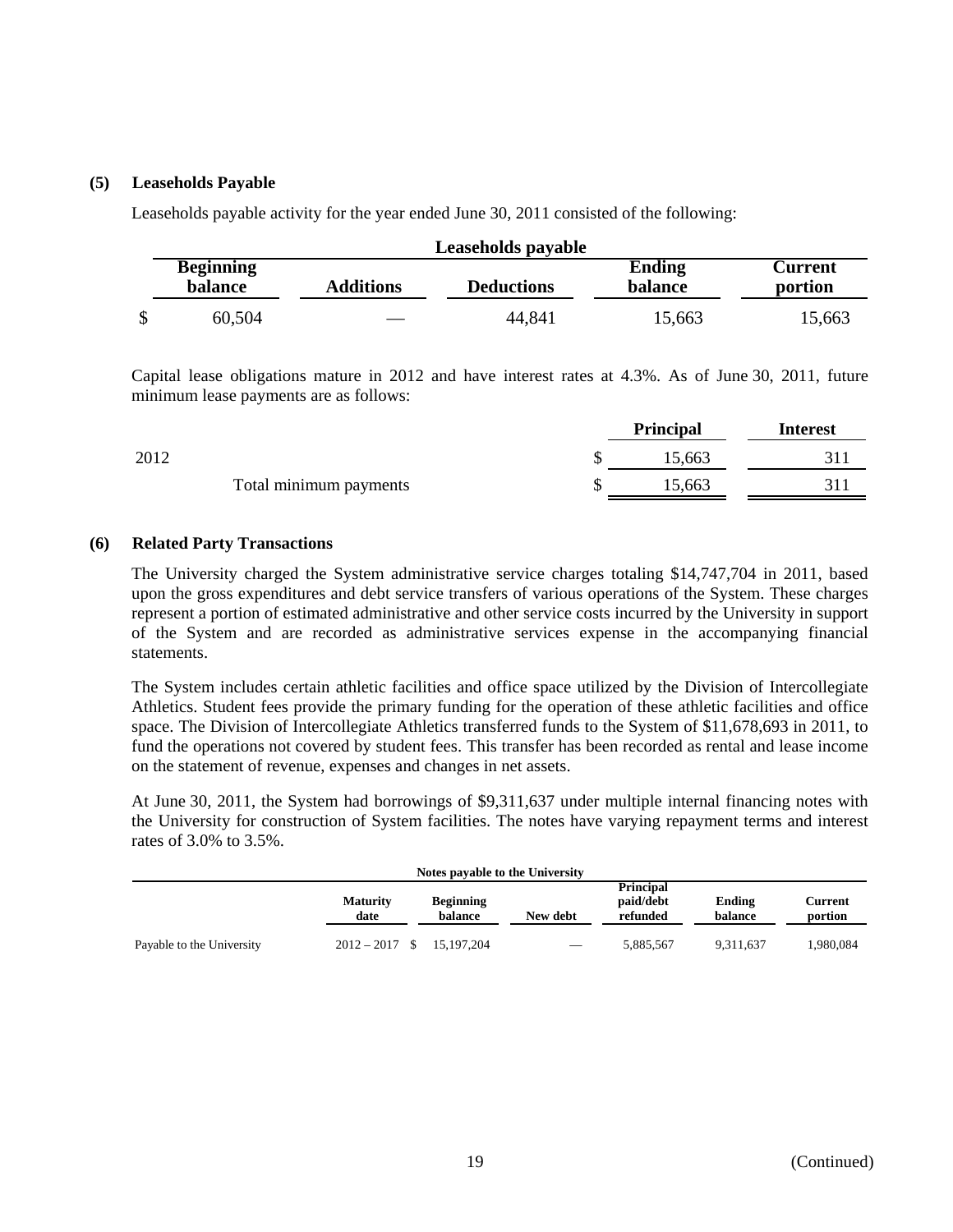| Notes payable to the University debt service requirements |                  |                 |  |  |
|-----------------------------------------------------------|------------------|-----------------|--|--|
|                                                           | <b>Principal</b> | <b>Interest</b> |  |  |
|                                                           |                  |                 |  |  |
| \$                                                        | 1,980,084        | 323,263         |  |  |
|                                                           | 2,032,730        | 254,238         |  |  |
|                                                           | 2,087,170        | 183,419         |  |  |
|                                                           | 1,853,185        | 110,744         |  |  |
|                                                           | 1,175,064        | 46,230          |  |  |
|                                                           | 183,404          | 5,460           |  |  |
|                                                           | 9,311,637        | 923,354         |  |  |
|                                                           |                  |                 |  |  |

Future debt service requirements for the outstanding notes payable as of June 30, 2011 are as follows:

## **(7) Retirement and Postemployment Benefits**

#### *(a) Retirement Benefits*

Substantially all employees of the System participate in the State Universities Retirement System of Illinois (SURS), a cost-sharing multiple-employer defined benefit pension plan. The University contributes to the plan with a special funding situation whereby the State of Illinois makes substantially all actuarially determined required contributions on behalf of the participating employers. The University contributions include payments for System employees covered under the plan.

SURS was established July 21, 1941 to provide retirement annuities and other benefits for staff members and employees of the State universities, certain affiliated organizations, and certain other State educational and scientific agencies and for survivors, dependents, and other beneficiaries of such employees. SURS is considered a component unit of the State of Illinois' financial reporting entity and is included in the State's financial reports as a pension trust fund. SURS is governed by Section 5/15, Chapter 40, of the *Illinois Compiled Statutes*. SURS issues a publicly available financial report that includes financial statements and required supplementary information. That report may be obtained by accessing the website at www.surs.org, or by calling 1-800-275-7877.

Eligible employees must participate upon initial employment. Employees are ineligible to participate if (a) employed after having attained age 68; (b) employed less than 50% of full time; or (c) employed less than fulltime and attending classes with an employer. Of those University employees ineligible to participate, the majority are students at the University.

Plan members are required to contribute 8.0% of their annual covered salary and substantially all employer contributions are made by the State of Illinois on behalf of the individual employers at an actuarially determined rate. The current rate is 24.21% of annual covered payroll. The contribution requirements of plan members and employers are established and may be amended by the Illinois General Assembly. The University's contributions to SURS for the years ended June 30, 2011, 2010 and 2009, were \$350,480,000, \$319,047,000 and \$219,441,000, respectively, equal to the required contributions for each year. The calculated allocation of these contributions that relate to the System was \$13,444,632 for the year ended June 30, 2011, and is reflected within the accompanying financial statements as on-behalf payments for fringe benefits expense.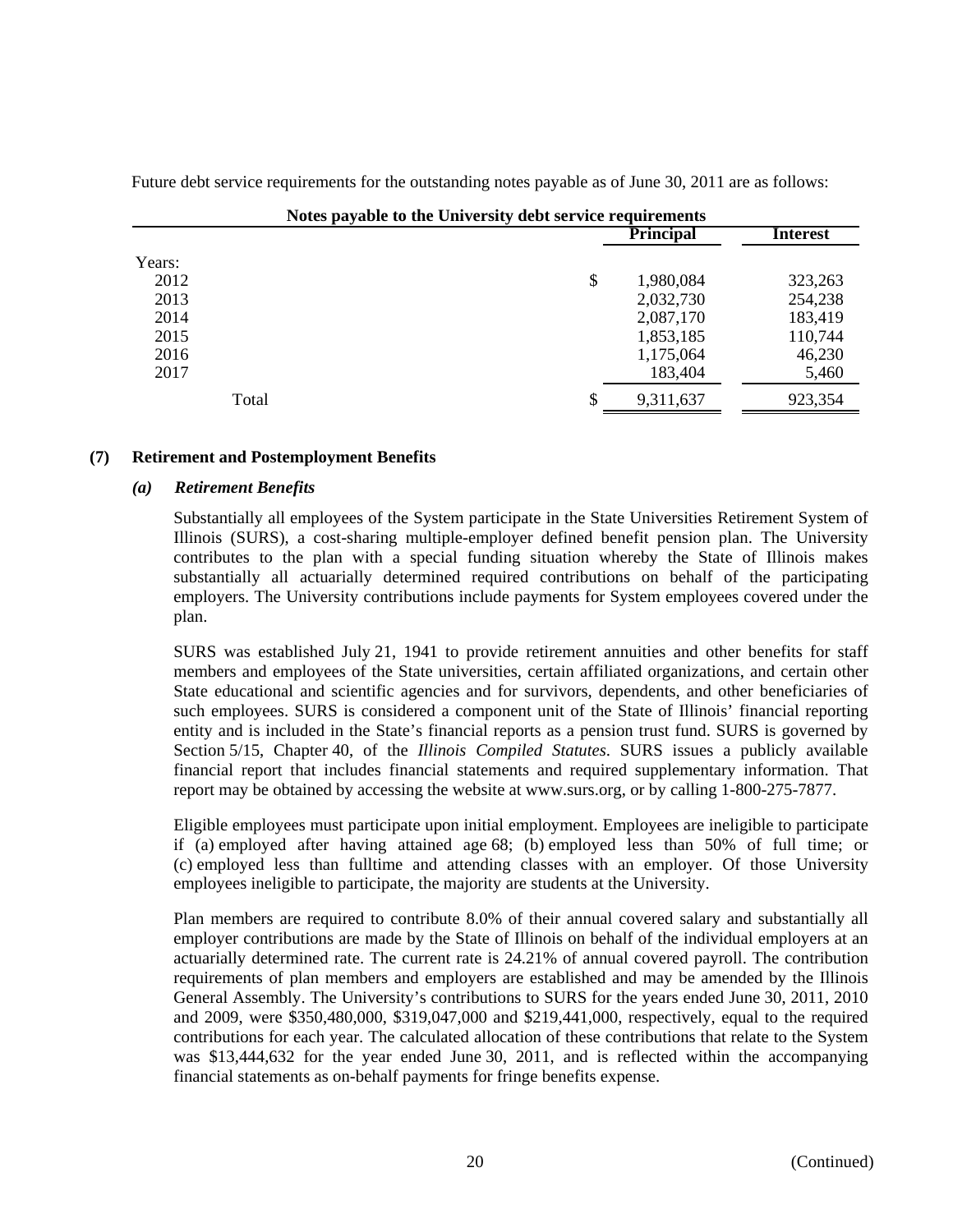## *(b) Postemployment Benefits*

The State Employees Group Insurance Act of 1971 (Act), as amended, authorizes the State to provide health, dental, vision, and life insurance benefits for certain retirees and their dependents. Substantially all State and university component unit employees become eligible for these other postemployment benefits (OPEB) if they eventually become annuitants of one of the State sponsored pension plans. The Department of Healthcare and Family Services and the Department of Central Management Services administer these benefits for annuitants with the assistance of the State's sponsored pension plans. The portions of the Act related to OPEB establish a cost-sharing multipleemployer defined benefit OPEB plan (plan) with a special funding situation in which the State funds substantially all nonparticipant contributions. The plan does not issue a standalone financial report but is included as a part of the State's financial statements. A copy of the financial statements of the State can be obtained at www.ioc.state.il.us.

The health, dental, and vision benefits provided to and contribution amounts required from annuitants are the result of collective bargaining between the State and various unions that represent the State's and the university's employees in accordance with limitations established in the Act. Therefore, the benefits provided and contribution amounts are subject to periodic change. The Act requires the State to provide life insurance benefits for annuitants equal to their annual salary as of the last day of employment until age 60, at which time the benefit amount becomes \$5,000.

The State makes substantially all of the contributions for OPEB on-behalf of the State universities. Since the State contributes substantially all of the employer contributions, the single-employer provisions of GASB Statement No. 45, *Accounting and Financial Reporting by Employers for Postemployment Benefits Other Than Pensions*, have been followed for reporting the plan. The State is not required to and does not fund the plan other than the pay-as-you-go amount necessary to provide the current benefits.

Annuitants may be required to contribute towards health, dental, and vision benefits with the amount based on factors such as date of retirement, years of credited service with the State or a university, whether the annuitant is covered by Medicare, and whether the annuitant has chosen a managed health care plan. Annuitants who retired prior to January 1, 1998, and who are vested in one of the State's sponsored pension plans, do not contribute towards health, dental, and vision benefits. For annuitants who retired on or after January 1, 1998, the annuitant's contribution amount is reduced five percent for each year of credited service with the State allowing those annuitants with 20 or more years of credited service to not have to contribute towards health, dental, and vision benefits. For fiscal year 2011, the annual cost of health, dental, and vision benefits before the State's contribution was \$7,538 (\$3,949 if Medicare eligible) if the annuitant chose benefits provided by a health maintenance organization (HMO) and \$10,697 (\$4,483 if Medicare eligible) if the annuitant chose other benefits. Additional contributions by annuitants for dependents ranging from \$1,068 to \$2,814 (\$1,020 to \$2,538 if Medicare eligible) are also required depending on the benefits selected and whether there is one or multiple dependents.